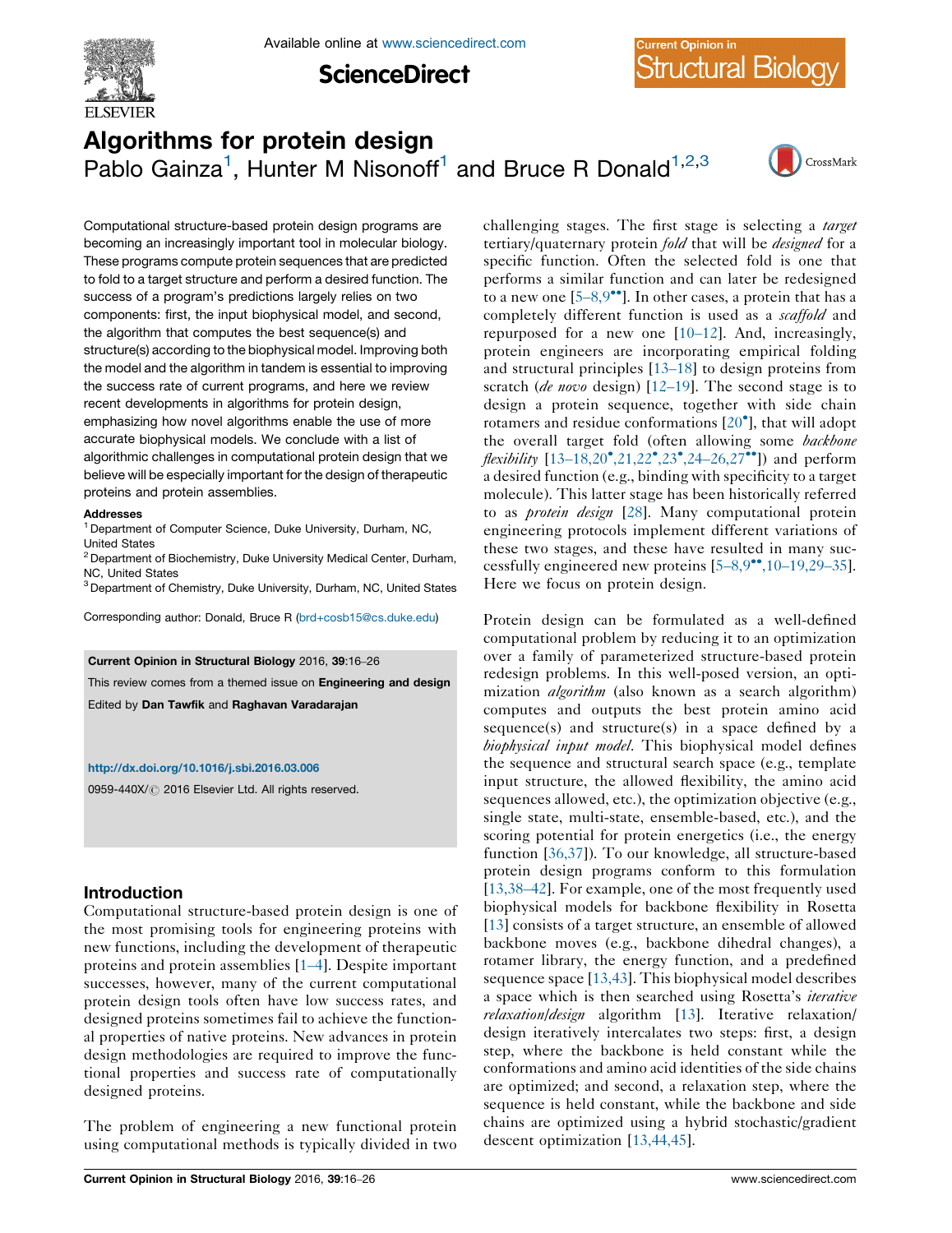<span id="page-1-0"></span>The accuracy of a computational protein design relies largely on the biophysical model and it is thus highly desirable to improve this model. Biophysical model improvements, however, often come at the cost of exponentially increasing the computational complexity of the search problem. Since computational hardware cannot grow at the same rate, the only practical solution to search more complex biophysical models is through novel algorithms. Therefore, substantial improvement in computational protein design necessitates the development of novel algorithms (see Figure 1). For this reason, we focus on algorithms for protein design, and review those that we believe represent new algorithmic breakthroughs and that have potential for the design of therapeutic proteins and protein assemblies. We focus on developments since 2010 (foundational and earlier algorithms are discussed in

[[37,46,47](#page-8-0)<sup>°</sup>]) in four areas: optimization algorithms for protein design, algorithms to search improved flexibility models, multi-state design, and ensemble-based design. Because of constraints on the length of this survey, we exclude related algorithms that are important for therapeutic and assembly protein design that have also been highly productive recently, such as docking algorithms (for a review see [[48\]](#page-8-0)), scaffold search algorithms (e.g., [[49,50\]](#page-8-0)), and algorithms to optimize libraries for *in vitro* evolution of designed proteins (e.g., [[51,52](#page-8-0)]).

### Provable versus heuristic algorithms

Protein design, like many other problems in the field of computational structural biology, belongs to a hard class of computational problems [[47](#page-8-0)- ]. Consider, for example, a simple yet common biophysical model for the protein



Cartoon of the equicomplexity curves for computational protein design. Curves show a trade-off between biophysical model quality and protein design size given fixed computational resources (time and space). Algorithm improvements (black arrows) expand the boundaries of these tradeoffs to allow higher quality biophysical models for larger protein design sizes. The y-axis maps the multi-dimensional input biophysical models that can be potentially used in protein design to a one-dimensional axis. The axis is ordered from the simplest models at the bottom (with a pairwise molecular-mechanics energy function) to the most advanced models at the top. Several examples of input biophysical models are shown: Mut: All amino acid mutations allowed at all designed residue positions;  $SC<sup>R</sup>$ : discrete side-chain flexibility;  $BB<sup>R</sup>$ : discrete backbone flexibility;  $SC<sup>C</sup>$ : continuous side-chain flexibility;  $BB^C$ : continuous backbone flexibility;  $MSD$ : multi-state design; K\*: ensemble-based free energy calculations; QM: the most advanced energy function models. PPI: Protein-protein interaction. Example references of algorithms that improve the curves and that are cited in this review are shown next to each arrow. \*Ref [\[9](#page-7-0)\*\*] corresponds to the design of a peptide inhibitor of a PPI in the x-axis.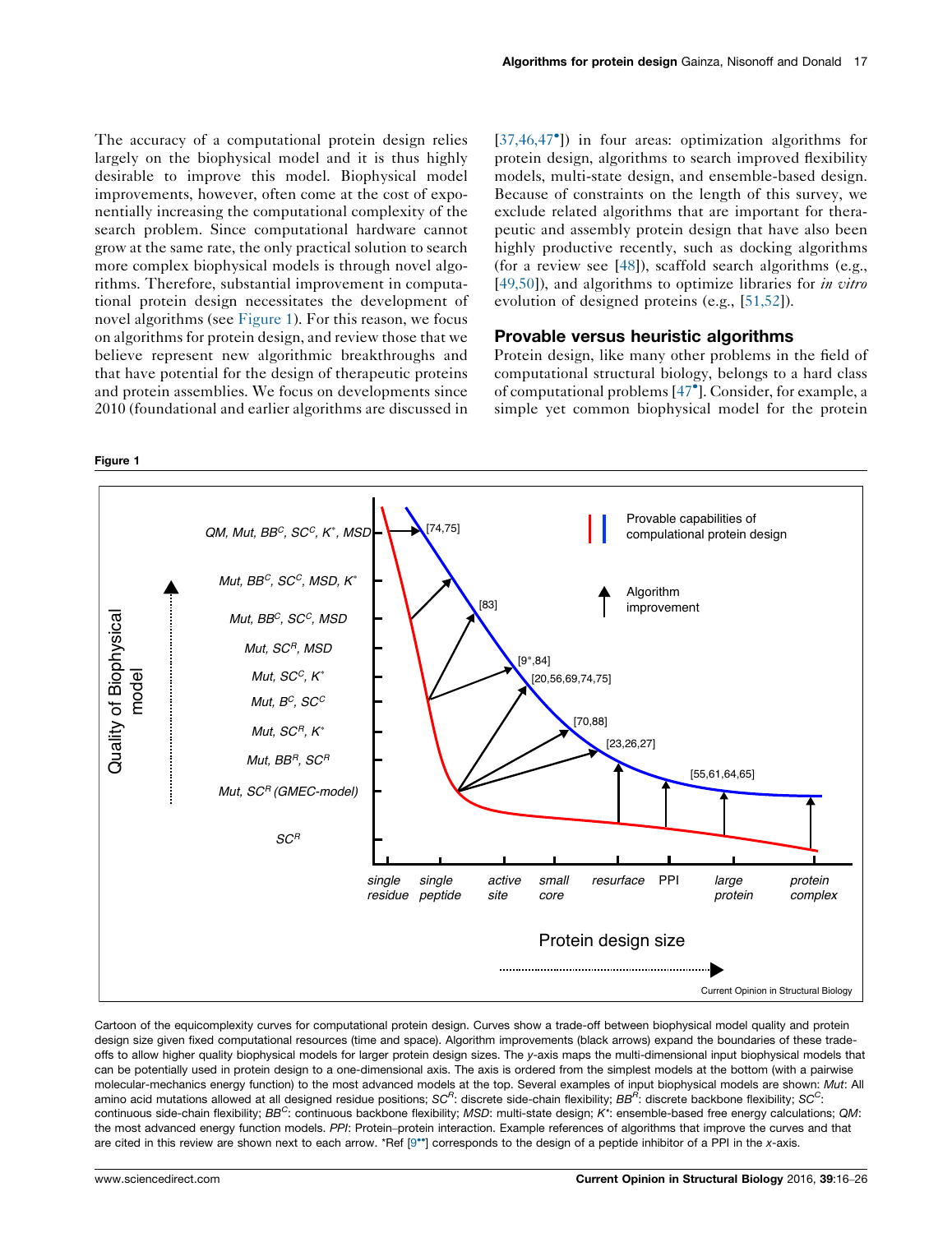design problem, which we call the global minimum energy conformation model (GMEC-model).In this model the backbone of the protein is not allowed to move, the interaction energies between atoms are pairwise additive, the amino acid side chains are allowed to change only between discrete states (known as rotational isomers, or *rotamers*)  $[37,46,47^{\circ}]$  $[37,46,47^{\circ}]$  $[37,46,47^{\circ}]$ , and the goal is to compute the GMEC and its corresponding amino acid sequence. It has been shown that, even under this simple GMECmodel, the protein design problem belongs to a hard class of computational problems known as NP-hard (reviewed in  $[47^{\circ}]$  $[47^{\circ}]$ ), which implies that an efficient algorithm for all instances of the problem is unlikely. Moreover, other useful models (discussed in 'Algorithms for multistate protein design' and 'Algorithms to model partition functions and free energy of binding in design' sections) can belong to even more challenging classes of computational problems.

Because of the complexity inherent to these hard classes of problems, many protein design programs use *heuristic* optimization algorithms to compute low-energy sequences in the search space described by the biophysical model [\[46](#page-8-0)]. Heuristic algorithms use stochastic processes to search the space described by the model and are usually fast. Their speed makes them attractive because protein designers can expand the biophysical model (i.e., expand backbone flexibility, rotamer libraries, the number of protein sequences considered, or the number of states in a multistate design), without incurring a significant performance penalty. For these reasons, the field of heuristic algorithms has been highly prolific both before 2010 [[46\]](#page-8-0) and since 2010 (reviewed here).

However, heuristic algorithms cannot guarantee the optimality of the solution relative to the input biophysical model. This can be a particular disadvantage when models are expanded: a heuristic algorithm may not be able to accurately search the expanded model  $[53$ <sup>\*\*</sup>]. Provable protein design algorithms, in contrast, guarantee that if the algorithm runs to completion, the computed sequences are the best ones, or are provably close to the best one, as defined by the model. Although provable algorithms can be empirically slower than heuristic algorithms, their guarantees present several advantages.

First, provable algorithms can (and often do) compute lower energy sequences than heuristic algorithms. For example, in a recent study [\[53](#page-9-0)\*], Simoncini et al. compared their provable optimization algorithm implemented in the Toulbar2 program [\[54,55\]](#page-9-0) versus the heuristic simulated annealing (SA) algorithm implemented in the Rosetta program using a GMEC-model. They found that, in a set of 100 test protein designs, SA often fails to compute the optimal answer even after running hundreds of times. In another study, Donald and co-workers compared the performance of a commonly used heuristic to

model the continuous low-energy regions around rota-mers, against provably searching the space [[56](#page-9-0)<sup>°</sup>]. The heuristic method consisted of an initial discrete search followed by *post hoc* minimization. They found that the provable answer was far lower in energy and more similar to native proteins than the heuristically computed sequences.

When a protein designer defines a biophysical model for a specific, empirical protein design problem she usually cannot predict the computational complexity of the model (although algorithms such as [[57\]](#page-9-0) can upper bound the complexity, but these are exceptions to the rule). Since protein design search spaces quickly grow exponentially along multiple dimensions (i.e., sequence space, side chain conformation space, backbone conformation space), the input biophysical model might be too complex for any method to optimize accurately, heuristic or provable. Therefore, a second, and very important advantage of provable algorithms, is that they provide a signaling mechanism on the complexity of the input biophysical model. The importance of this signaling mechanism was evinced in the work by Simoncini et al.  $[53$  $[53$ <sup>\*</sup>, where they found a clear tendency for the difference between the SA solution and the GMEC computed by the provable algorithm to increase as the size of the problem grows. If a heuristic algorithm, such as SA, is used to optimize a biophysical model that exceeds the capabilities of provable algorithms, then it is impossible to know the size of the difference, and the designer has no information on the quality of the heuristic search. In contrast, provable algorithms in these cases warn the designer of the need to either first, restrict the biophysical model or second, improve the algorithms.

Finally, when the output of provable algorithms fails to perform experimentally as predicted, the error can be isolated and attributed solely to the biophysical model, and the biophysical model can then be improved. With heuristic algorithms, it is difficult to know whether the design process failed because of the algorithm or the biophysical model. An interesting example of the ambiguity introduced by heuristic algorithms was recently reported in a closely related field within computational structural biology, in Nuclear Magnetic Resonance (NMR) structure determination [\[58](#page-9-0)\*\*]. With sparse data (e.g., for membrane proteins) this problem is a form of protein structure prediction, and has similarities to backbone conformation search and scoring in protein design. Martin et al. showed that a recently published structure of Diacylglycerol Kinase, solved by NMR was vastly different from the crystal structure likely because the SA optimization protocol used to interpret the NMR data failed to find up to 18 other low-energy structures with completely different topologies that also fit the data. Although this discrepancy occurred in the field of NMR structure determination, it is a warning about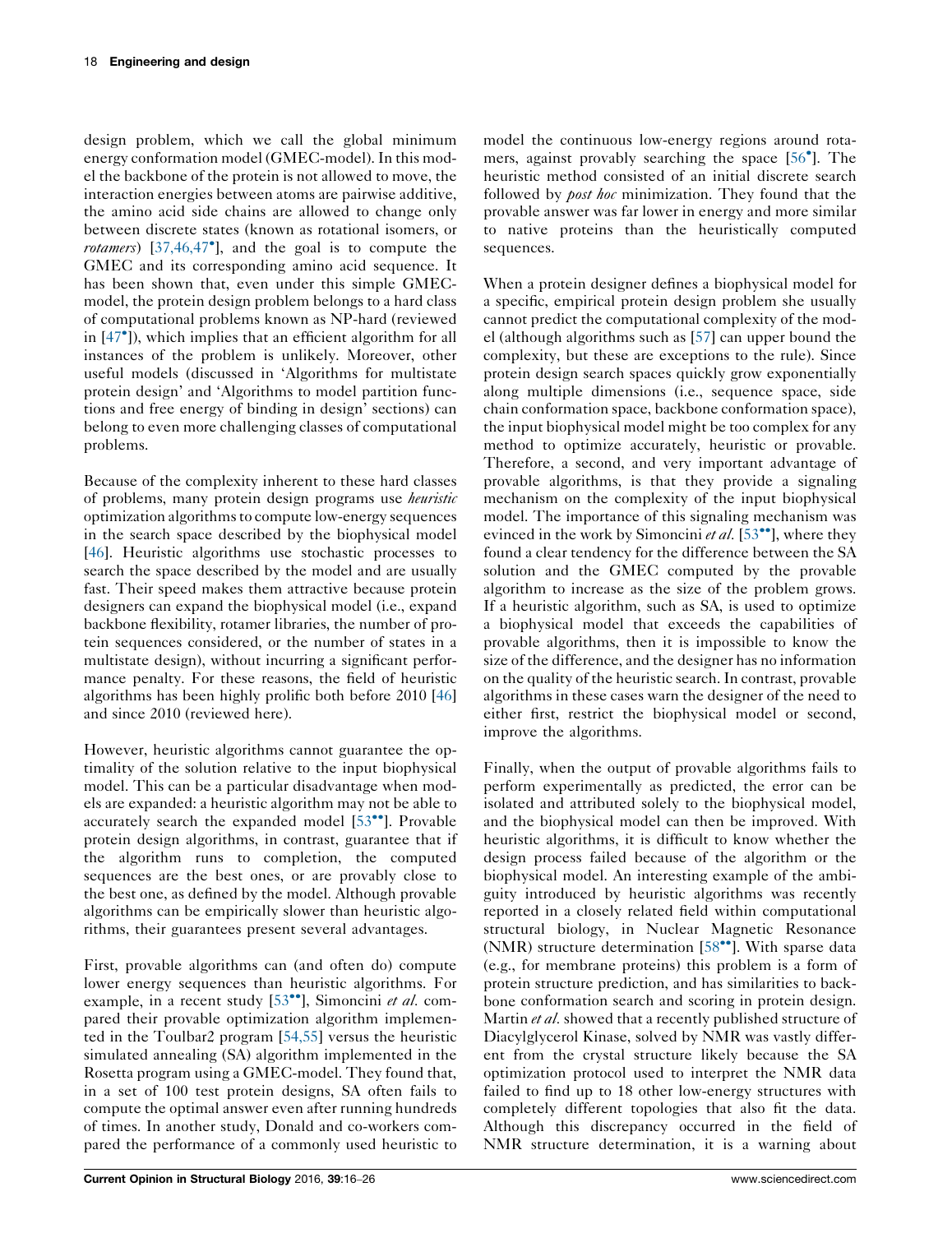the ability of SA to explore backbone conformational space, and we suspect that similar dangers can occur when using SA or other heuristic algorithms in computational protein design.

Thus, there are trade-offs to using provable versus heuristic algorithms: heuristic algorithms can more quickly search complex biophysical models yet cannot guarantee accuracy, while provable algorithms guarantee accuracy but are typically slower. Since 2010 there have been considerable developments in algorithms for both categories and we review these in the following sections.

### Progress in optimization algorithms for the GMEC-model

The GMEC-model is one of the most used protein design models and it is often employed as a benchmark to test the performance of new protein design optimization algorithms, provable or heuristic. Most of the heuristic algorithms that are currently used for the protein design GMEC-model, however, were developed before 2010 (and are surveyed in [[37,46](#page-8-0)]). One recent, promising approach, however, is the CLEVER algorithm for protein design, which builds on previous cluster expansion algorithms developed in Amy Keating's laboratory [[59,60](#page-9-0)]. Cluster expansion for protein design is a technique that maps the complex three-dimensional atomic-level energy function, which is a function of atomic coordinates, to a simpler linear function dependent only on the sequence [\[60](#page-9-0)]. Thus, cluster expansion maps the biophysical input model to a much simpler one. Then, integer linear programming solvers can be used to efficiently find the optimal sequence in the new model. Since this mapping is only an approximation, the error resulting from a cluster expansion can potentially be large. In more recent work, Hahn et al. analyzed the sources of error in cluster expansion and developed a series of techniques to reduce them [[59\]](#page-9-0). Although it is likely very difficult to eliminate all approximation errors in cluster expansion, its speed makes it an attractive approach for protein design.

In contrast to progress in heuristic algorithms, several notable advances in provable protein design optimization have been reported over the past few years. Tommi Jaakkola and co-workers developed the max-product linear programming algorithm (MPLP) for computer vision and protein design applications [\[61](#page-9-0)]. MPLP uses a message passing-based [\[47](#page-8-0)<sup>°</sup>], block-coordinate descent algorithm to approximate tight lower bounds on the energy of partial protein design solutions [\[61,62](#page-9-0)°]. Then, using information from the bounding process, the algorithm groups residues into clusters, which iteratively results in tighter MPLP bounds until the exact, best solution is computed [[61\]](#page-9-0). Other algorithms have adopted bounding techniques, similar to MPLP, and used them in different branch-and-bound frameworks. The BroMAP algorithm [\[63](#page-9-0)] also uses a message passing algorithm as the bounding technique, followed by a branch-and-bound algorithm. At each step in the branch-and-bound process, BroMAP prunes solutions that it can prove will not lead to the optimal solution. Donald and co-workers developed the Dynamic  $A^*$  algorithm  $[64^{\circ}]$  $[64^{\circ}]$ , which is based on the traditional A\* algorithm for protein design (reviewed in [[37,46\]](#page-8-0)). Dynamic  $A^*$  radically improves the performance of A\* through both better bounding and by introducing dynamic residue ordering to the design process. Zeng and co-workers [\[65](#page-9-0)] developed an AND/OR branch-andbound method that exploits the sparse nature of protein design biophysical models. In an AND/OR tree the protein design optimization problem can be split into different components on-the-fly, and each subtree can be solved independently, which can result in a significant performance improvement. Other recent developments use advanced computer science tools, such as dynamic programming [\[57,66](#page-9-0)<sup>\*</sup>] or solvers for the Boolean satisfia-bility problem [[67\]](#page-9-0).

Promising improvements in the performance of protein design optimization algorithms for the GMEC-model were recently reported by Thomas Schiex and co-workers [[53](#page-9-0)\*\*[,54,55\]](#page-9-0). Their protein design optimization algorithm exploits weighted constraint satisfaction (WCSP) techniques, including fast soft local consistencies for bounding, an advanced branch and bound implementation, and sophisticated ordering techniques, to compute the GMEC significantly faster than competing approaches [[54](#page-9-0)]. These algorithms are implemented in the Toulbar2 program [\[53](#page-9-0)\*[,54,55](#page-9-0)], with support only for discrete flexibility models, and in the Osprey protein design program [[39,68\]](#page-8-0) (with full support for continuous flexibility models, described in the next section  $[64^{\bullet}, 69^{\bullet\bullet}]$  $[64^{\bullet}, 69^{\bullet\bullet}]$ ).

Although the algorithms described in this section were tested on the discrete rotamer GMEC-model they often are integral components of other algorithms that are used to search more complex biophysical models [\[56](#page-9-0)°[,70\]](#page-9-0). Often, the improvements in optimization power described in this Section are necessary to allow for search over these more complex models in a reasonable amount of time.

### Algorithms to search improved models of protein flexibility

Protein design energy functions can be sensitive to small changes in atom coordinates. A protein sequence that is predicted to be energetically disfavorable under a rigid backbone biophysical model, for example, could be very favorable with some slight adjustments to the backbone or side chain angles. Moreover, certain protein secondary structure elements, such as backbone loops, can change their conformations after introducing mutations, and protein design algorithms must model these new conformations to find the lowest energy conformation of a new sequence. Thus, protein design algorithms can improve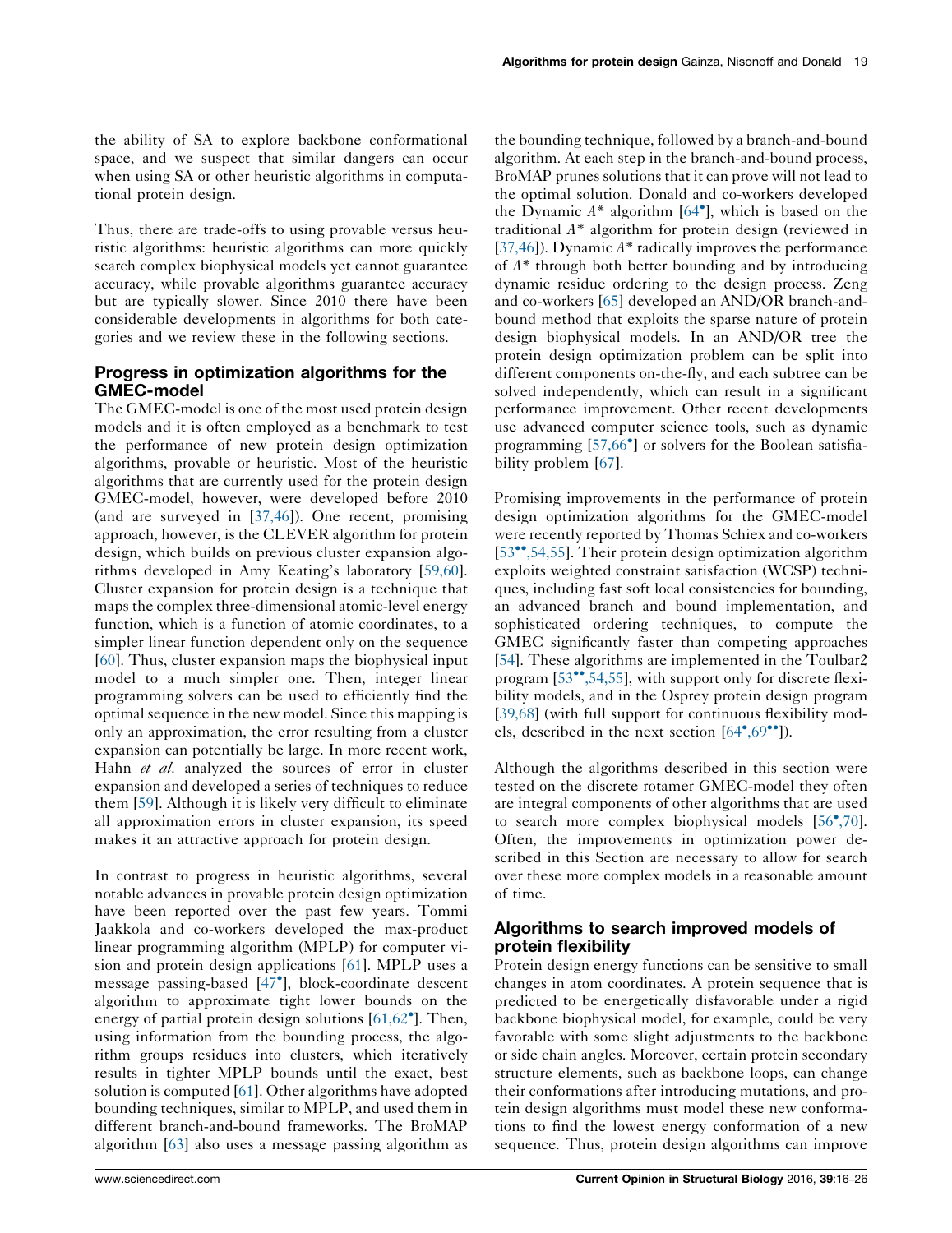the quality of their design predictions by expanding/ improving their flexibility models.

A widely used method for improved flexibility is the iterative relaxation/design method in Rosetta [[13\]](#page-7-0). This method intercalates sequence design steps (which hold constant the backbone coordinates) with backbone relaxation steps (which hold constant the amino acid sequence [\[13](#page-7-0)]). The relaxation step was recently improved by Tyka et al. in the FastRelax [\[45](#page-8-0)] and BatchRelax [[71\]](#page-9-0) algorithms, which improve the speed of these methods by annealing the weight of the van der Waals term during the minimization process.

Separating backbone flexibility and sequence design into different steps may not always find the best sequences under the flexibility model because the best sequence might only be reached after a concerted backbone movement and residue mutation. Thus, designers have attempted to search backbone and sequence space simul- $\text{taneously } [20^{\circ}, 21, 22^{\circ}].$  $\text{taneously } [20^{\circ}, 21, 22^{\circ}].$  $\text{taneously } [20^{\circ}, 21, 22^{\circ}].$ 

The importance of searching backbone flexibility and sequence space simultaneously has been validated retrospectively in biologically relevant computational experiments. For example, Kortemme and co-workers [[21\]](#page-8-0) showed that incorporating backbone flexibility greatly improved the ability to predict mutational tolerance in HIV-1 protease and reverse transcriptase. In addition, in [\[22](#page-8-0)<sup>\*</sup>] they showed that coupling backbone movements with side-chain movements improved the ability to predict mutations in enzymes and to predict sequences for a protein to bind a particular ligand.

Searching backbone flexibility and sequence space simultaneously represents an important algorithmic challenge for protein design algorithms along two areas:(i) algorithms are needed to improve the flexibility model by defining a restricted, yet comprehensive, conformational search space, and (ii) algorithms are needed to search the improved, yet often more complex, flexibility models. In the first area the main challenge lies in improved models of backbone flexibility. The size of the conformation space with backbone flexibility can be huge and it would be useful to have methods to restrict the space to subsets of good backbone conformations.This problem is particularly hard for protein loops because the space of possible loop conformations is usually large. To address this problem, Kortemme and co-workers developed the KIC algorithm [\[23](#page-8-0)<sup>\*</sup>[,24\]](#page-8-0), which generates a library of backbone loops for both protein design and protein modeling. KIC uses a kinematic closure algorithm to analytically solve all possible solutions to a set of three 'pivot' residues and uses a Ramachandran plot to compute a library of additional torsional valuesfor the remaining torsional angles in a loop of arbitrary size. Notably, KIC has been compared against loop backbones generated using molecular dynamics and

shown to be more accurate [[25\]](#page-8-0). The Baker laboratory incorporated KIC and several other backbone flexibility techniques into RosettaRemodel, a general framework for backbone flexibility in Rosetta [\[72](#page-9-0)]. Tripathy et al. [\[26\]](#page-8-0) developed a method that uses NMR orientational restraints to generate ensembles of loop backbones. Their method, POOL, exploits sparse NMR orientational restraints and kinematic restrictions on the backbone to systematically search all loop conformations that satisfy the data. In cases where some NMR data on a loop of the wildtype structure is available, POOL can be used to accurately generate candidate loop conformations, and these can be used as input for the design. Floudas and co-workers [[27](#page-8-0)<sup>••</sup>] provide an algorithm to predict loop structures by iteratively refining the bounds on the dihedral angles of the loop residues.Importantly, the algorithm is able to handle cases in which the coordinates of the flanking secondary structure elements are not known.

Once these discrete backbones are computed, then they can be incorporated into the biophysical model, and any algorithm to compute the GMEC can be used to compute the optimal conformation for the improved model. In the case of cluster expansion approximation where the three dimensional coordinates of atoms are mapped to a simple linear function dependent only on sequence, however, it is not straightforward to see that the approximation will be robust enough for backbone flexibility. To investigate this, Agpar et al. [[73\]](#page-9-0) recently evaluated the performance of cluster expansion with a backbone flexibility model and demonstrated that the approximation is robust enough for the improved model.

Discrete models of flexibility, however, are limited because protein energetics can be very sensitive to small changes. With discrete models it becomes hard to know beforehand how much discrete sampling is necessary for a specific design. Rather than model conformations as discrete conformations, Donald and co-workers have developed a suite of provable algorithms  $[20^{\circ}, 56^{\circ}, 69^{\circ\bullet}, 74^{\circ\bullet}]$  $[20^{\circ}, 56^{\circ}, 69^{\circ\bullet}, 74^{\circ\bullet}]$ that incorporate continuous flexibility to model the lowenergy torsional regions around discrete conformations. They have found that modeling the continuous flexibility around discrete, low-energy conformations results in designed protein sequences that are much more similar to native protein sequences [[56](#page-9-0)<sup>°</sup>]. These algorithms to model continuous flexibility [[20](#page-9-0)°[,56](#page-9-0)°[,69](#page-9-0)°°[,74](#page-9-0)°°] build on the  $A^*$  protein design algorithm  $[64^{\circ}]$  $[64^{\circ}]$  to compute bounds on the energies of the continuous regions around discrete conformations, and guarantee to find the lowest energy conformations and sequences under the continuous flex-ibility model. The iMinDEE algorithm [\[56](#page-9-0)<sup>°</sup>] introduces a new, powerful provable technique to remove continuous rotamers in a protein design search that can be shown to not be part of the optimal solution. The DEEPer algo-rithm [\[20](#page-7-0)<sup>°</sup>] models simultaneous continuous flexibility in both backbone and side-chain movements. The EPIC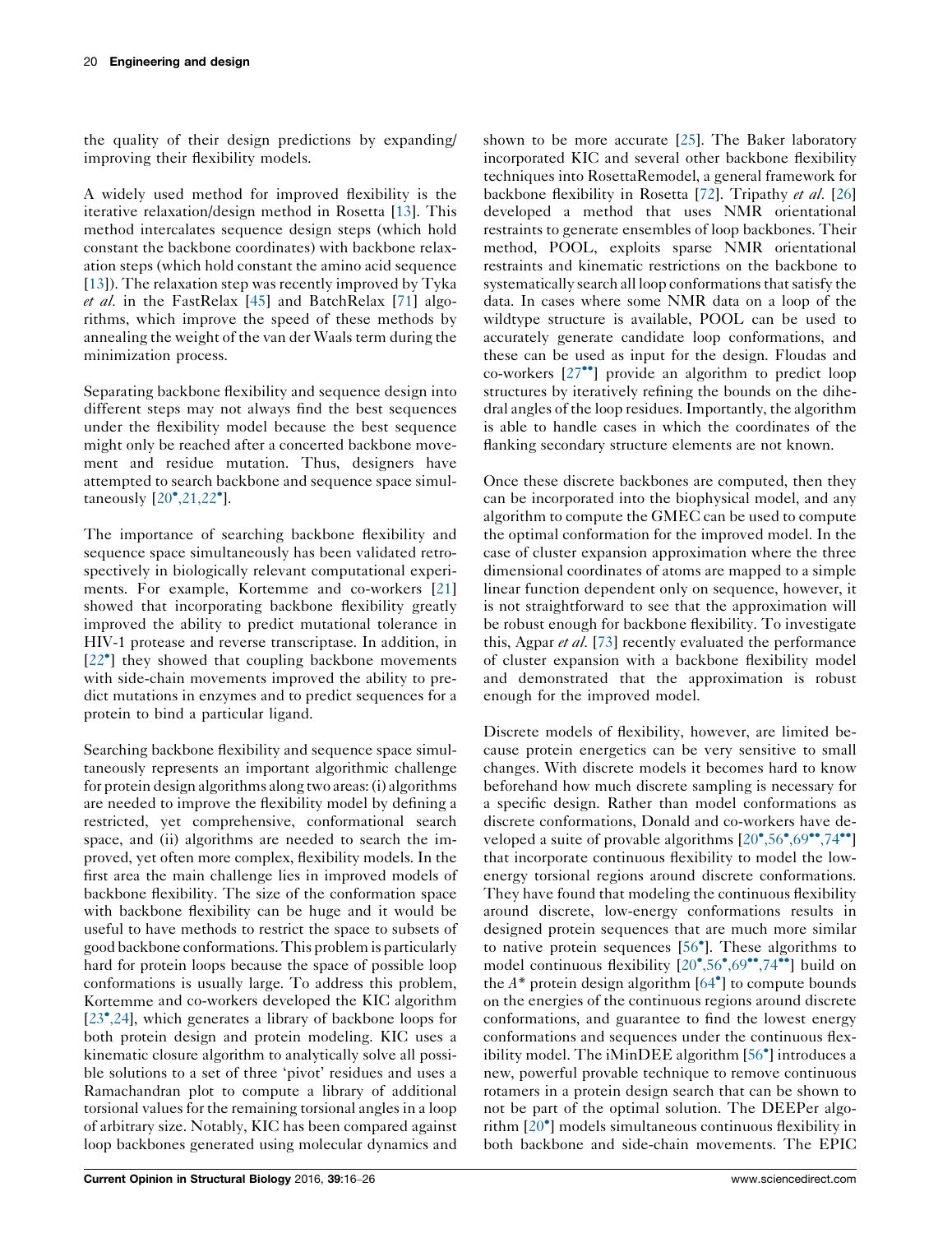algorithm [[74](#page-9-0)<sup>\*\*</sup>] reduces the burden of using continuous flexibility in protein design by precomputing energy functions between pairs of residues as compact, quickto-evaluate polynomials. The HOT and PartCR algorithms further accelerate the speed of continuous flexibility algorithms by merging/or partitioning discrete conformations, improving the speed of continuous flexi-bility algorithms 100-fold [[69](#page-9-0)"]. The LUTE algorithm [\[75](#page-9-0)], conceptually similar to cluster expansion, performs a black-box reduction of protein design with continuous flexibility, to (two calls to) a discrete optimization algorithm for protein design (such as those described in 'Progress in optimization algorithms for the GMEC-model' section). LUTE also provides a similar reduction for design with non-pairwise energy functions, such as Poisson–Boltzmann solvation. By reducing these more complex optimizations to pairwise discrete optimization, LUTE can exploit many of their advantages while obtaining the speed of a discrete algorithm.

### Algorithms for multistate protein design

The design of protein therapeutics and protein assemblies often requires optimizing over multiple *states*, which is known as multistate design (MSD). For example, the MSD goal might be to optimize binding affinity (which can be modeled by optimizing the difference in energy between the bound state of a complex and the unbound states of the monomers), to optimize for affinity to multiple targets, or to optimize for binding to one target while preventing binding to other targets. MSD has many practical applications. For example, Meiler and co-workers [\[76](#page-9-0)] recently showed that MSD resulted in better agreement with observed evolutionary sequence profiles of antibodies when compared with single state design. In another example [\[5,6\]](#page-7-0), Anderson, Donald and co-workers used MSD to predict active site mutations in a drug target that confer resistance to a drug while maintaining the natural function of the enzyme.

In practice, MSD can be harder than traditional protein design optimization problems because multiple states must be simultaneously optimized, instead of just one, but since 2010 there have been several developments of new heuristic algorithms for MSD (earlier MSD algorithms are discussed in [\[77](#page-9-0)]). Building on cluster expansion, the Keating laboratory developed the CLASSY algorithm for MSD [[29,78](#page-8-0)]. CLASSY uses a protocol called a 'CLASSY specificity sweep' which consists of multiple steps. In the first step, CLASSY designs a sequence for affinity to a target. On the second and subsequent rounds, new constraints are added to increase the difference in binding energy of the sequence to the target versus the off-targets. An optimization process is run anew to optimize for binding to the target. The procedure continues until a highly specific sequence is found. Fromer et al. [\[79,80\]](#page-10-0) developed an algorithm for multispecificity using probabilistic graphical models

[[47](#page-8-0)- ]. Their method combines the energy function of the multiple targets to a single energy function and models the graphical model for each target structure as a separate graphical model. Constraints between the different graphical models ensure that the sequences of all target structures are the same, and the loopy belief propagation optimization algorithm is then used to compute the optimal sequence. Allen and Mayo [[81\]](#page-10-0) adapted the FASTER algorithm, a heuristic optimization algorithm developed for protein design, to the multistate case. Their method, MSD-FASTER, iteratively computes sequences for each of the target states and then applies them together, until convergence. Chica and co-workers [[82\]](#page-10-0) developed an approach to separate backbone ensembles generated computationally into native versus non-native clusters using multiple linear regression against a training set with known experimental data. They then apply the FASTER algorithm to optimize the sequence with the largest Boltzmann-weighted average energy difference between native and non-native ensembles. Leaver-Fay et al. [\[77](#page-9-0)] developed a genetic algorithm for multistate design within a multistate program that allows the user to define custom multistate optimization objectives. Finally, Meiler and co-workers developed the RECON algorithm [[76](#page-9-0)], which allows the multiple states to separately explore the sequence space, while slowly converging, under the assumption that this should simplify the energy landscape of the sequence space.

The problem of computing the MSD belongs to a hard class of computational problems (we conjecture that its class is harder than computing the GMEC). In practice MSD is computationally challenging because the number of sequences is exponential in the number of mutable residue positions, and the optimization objective considers multiple states for each sequence. To our knowledge, the Comets algorithm developed in the Donald laboratory [[83](#page-10-0)<sup>••</sup>] is the only provable algorithm for multistate design with an all-atom energy functions that does not exhaustively enumerate the sequence space. Comets uses a search tree based on the  $A^*$  algorithm over sequences, where each internal node encodes a partially defined sequence, and each leaf encodes a fully defined sequence. Comets computes a multistate lower bound on the best energy of every internal node, and at each step the internal node with the best bound is expanded. This process continues until the optimal MSD sequences are computed.

# Algorithms to model partition functions and free energy of binding in design

Proteins exist in solution as thermodynamic ensembles, and the binding affinity of two proteins depends on the free energy of these ensembles [[9](#page-7-0)\*[,47](#page-7-0)\*[,84\]](#page-7-0). In particular, when two proteins bind each other, such as when a therapeutic protein binds its target, the binding affinity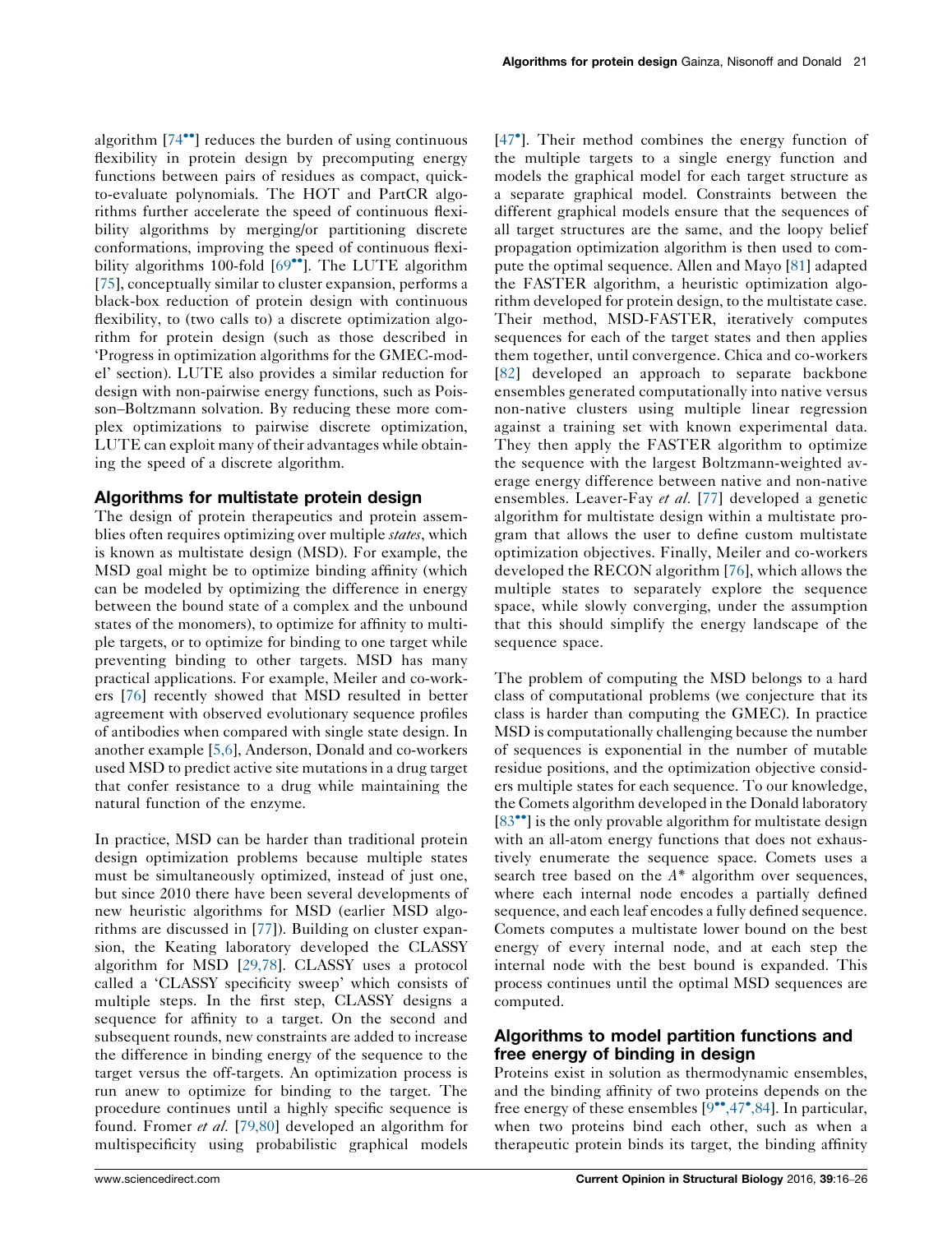is often affected by an associated loss in conformational entropy. Thus, protein design protocols must account for the entropy change [[9](#page-7-0)<sup>••</sup>], and failure to do so can result in weakly binding proteins. This was validated recently in a computational study by Fleishman et al. [\[85\]](#page-10-0), which compared the conformational flexibility of the side chains in the binding interface of computationally designed proteins, compared with that of native proteins. Their computational study showed that native binding proteins had restrictions on the side-chain plasticity of proteins, ensuring they un-dergo a small entropic loss upon binding. Roberts et al. [\[9](#page-7-0)<sup>oo</sup>] also performed a comparison between the computational predictions of a GMEC-model versus the predictions of an ensemble-based model, in an experimentally validated design of peptide inhibitors for cystic fibrosis. They found that of the top 30 sequences designed by a single-structure (GMEC) model versus an ensemble model, the predictions by the two models shared only 4 sequences in common. The top experimentally validated sequences were top-ranked by the ensemble-based model but were not top-ranked sequences in the single-structure model  $[9^{\bullet\bullet}]$  $[9^{\bullet\bullet}]$ .

Computing protein ensembles, and the associated partition function for a protein, belongs to a difficult class of computer science problems, #P-hard. However, several approximation algorithms have been developed to compute rotamer-based partition functions that can be used to estimate conformational entropy upon binding. Fleishman *et al.* [[85\]](#page-10-0) developed a method similar to self consistent mean field to compute a penalty for rotamers that change conformation upon binding. Kamisetty et al. [\[86](#page-10-0)<sup>°</sup>] used probabilistic graphical models to formulate the partition function computation as an inference problem. Then, they used the GOBLIN algorithm, which is based on loopy belief propagation, to compute the free energy of binding in protein-protein interactions [\[86](#page-10-0)°]. Their method was also used to show that explicitly accounting for conformational entropy can significantly improve predictions of binding affinities. Gevorg Grigoryan developed the molecular-dynamics based Valocidy algorithm [\[87](#page-10-0)\*\*], which uses ensembles to compute free energy. Grigoryan showed how to use Valocidy to calculate freeenergy estimates in protein design by incorporating it into cluster expansion.

Despite the hardness of computing partition functions, some algorithms can approximate the free energy of binding with guarantees on the input for continuous rotameric or residue conformation  $[20^{\circ}]$  $[20^{\circ}]$  models. The  $K^*$  algorithm [\[9](#page-7-0)\*\*] computes approximations to the binding constant of two proteins by computing the ratio of the partition functions between bound and unbound states  $[47^{\circ}]$  $[47^{\circ}]$  $[47^{\circ}]$ . To approximate the partition function of each state,  $K^*$  enumerates conformations in order of energy, using the  $A^*$  algorithm and stops once a provable, e-approximation to each partition function has been computed. Jou et al. developed the BWM\* algorithm, based on dynamic programming techniques, to rapidly enumerate conformational ensembles for use in partition function computation [[57\]](#page-9-0). Viricel et al. adapted weighted constraint satisfaction techniques to compute e-approximations to the partition function and  $K^*$  score more quickly than previous methods [[70\]](#page-9-0). Silver et al. [[88](#page-10-0)<sup>\*</sup>] developed a method to compute configurational entropy using A\*-enumerated ensembles, similar to the  $K^*$  algorithm [[84\]](#page-10-0), followed by a novel entropy expansion. The method represents the entropy as a series of mutually exclusive terms, each corresponding to the marginal entropy of a particular degree of freedom orto coupling between degrees of freedom. This expansion offers a clear interpretation of the contribution of particular degrees of freedom to the total entropy of the molecule [\[88](#page-10-0)\*\*].

### Conclusions and important algorithmic challenges in protein design

The accuracy of structure-based computational protein design depends on the quality of the input biophysical model. Improving this model in turn requires new algorithms capable of searching the more complex search spaces created by the improved model. The perspicacious reader will note, however, that an arbitrary improvement to the biophysical model, no matter how beneficial in principle, may not admit a corresponding algorithmic improvement to re-expand the equicomplexity curve [\(Figure](#page-1-0) 1). The most significant improvements to algorithms for protein design are likely to come from algorithms that exploit the structure of new features in the biophysical model. Yet not all features will be equally exploitable by the algorithms. For example, modeling the solvent molecules in a protein's environment explicitly would most likely improve the accuracy of protein design, yet it is challenging to develop efficient design algorithms that can search these solvent models. Thus, there is an impedance matching between algorithms and models, and therefore both algorithms and models must be improved in tandem.

Since 2010 there have been important improvements to many important algorithmic challenges in protein design. There are many areas where protein design algorithms can be further improved, both within and outside those listed here. First, as shown by [\[53](#page-9-0)<sup>\*\*</sup>] and argued in this review, significant progress in the speed of provable optimization algorithms is not only possible, but it is essential to ensure the quality of the designed sequences with respect to the input biophysical model. Developing algorithms that improve over the best state-of-the-art algorithms will enable enhanced modeling and, in consequence, better designs. In addition, as shown in multiple studies [\[9](#page-8-0)\*[,](#page-8-0) [20](#page-8-0)<sup>°</sup>[,21,25,47](#page-8-0)<sup>°</sup>[,56](#page-8-0)<sup>°</sup>] improving flexibility models in protein design can result in sequences that are lower energy, are more similar to those of native proteins, or perform better experimentally [\[9](#page-7-0)\*']. Developing new algorithms that expand the equicomplexity curve ([Figure](#page-1-0) 1) for expanded flexibility models, especially continuous flexibility, is likely to result in better protein designs.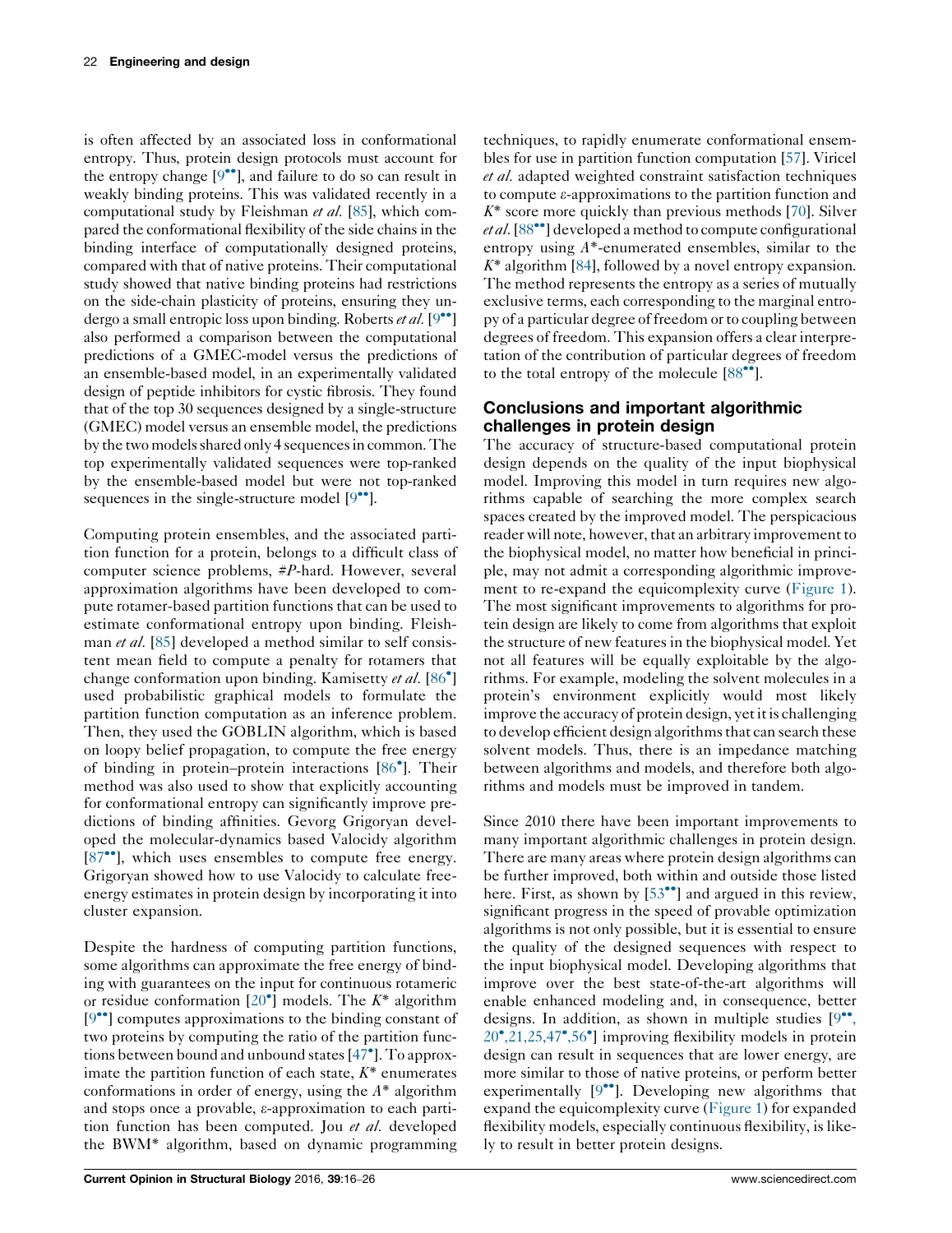<span id="page-7-0"></span>The successful engineering of proteins for new function depends on a two stage strategy: selecting a tertiary or quaternary protein fold that can be designed for a specific function, followed by protein design of the fold. Recently, as the functional goals of protein design have become increasingly ambitious, the first stage (selecting the fold) has become more relevant because most protein folds are likely not designable for a specific function. Designers often utilize scaffold search algorithms orincreasingly more commonly, de novo strategies to find folds, followed sequentially by protein design to compute a sequence for these folds. This sequential strategy, known as a *greedy* strategy in computer science, suffers from an important limitation from decoupling the two stages: because the stages are sequential, the fold selection process may not be able to foresee whether a protein sequence will be able to adopt the fold and perform a function (e.g., binding). Thus, filtering criteria at the fold selection stage will remove solutions that could be successfully designed to a functioning protein. The engineering of proteins would greatly benefit from a tighter coupling between fold search and protein design. Several recent strategies address in part this limitation  $[15,89]$  from a structural perspective: they predict whether the fold is designable based on observed protein structures. Others, such as inverse rotamers [\[90](#page-10-0)], address thisfrom a functional(i.e., binding or catalysis) perspective. However, a tighter integration between fold selection and protein design is needed to improve the functional capabilities of computational protein engineering, and such integration will likely require new algorithms. These and other advances, coupled with state-of-the-art techniques for *in vitro*, *in vivo* and preclinical validation [[91\]](#page-10-0), could transform computational protein design into an essential tool for the development of novel therapeutics.

# Conflict of interest statement

Nothing declared.

# Acknowledgements

We sincerely apologize to the many authors of outstanding work that was overlooked or not included in this review because of space limitations. We thank Marcel Frankel, Anna Lowegard, and Jonathan Jou for comments on the manuscript, as well as Mark A Hallen for helpful discussions. This work is supported by the following grant from the National Institutes of Health: R01 GM-78031 to BRD.

# References and recommended reading

Papers of particular interest, published within the period of review, have been highlighted as:

- of special interest
- •• of outstanding interest
- 1. Schreiber G, Fleishman SJ: [Computational](http://refhub.elsevier.com/S0959-440X(16)30015-X/sbref0005) design of proteinprotein [interactions](http://refhub.elsevier.com/S0959-440X(16)30015-X/sbref0005). Curr Opin Struct Biol 2013, 23:903-910.
- 2. Khare SD, Fleishman SJ: [Emerging](http://refhub.elsevier.com/S0959-440X(16)30015-X/sbref0010) themes in the computational design of novel enzymes and [protein:protein](http://refhub.elsevier.com/S0959-440X(16)30015-X/sbref0010) interfaces. FEBS Lett 2013, 587[:1147-1154.](http://refhub.elsevier.com/S0959-440X(16)30015-X/sbref0010)
- Der BS, Kuhlman B: [Strategies](http://refhub.elsevier.com/S0959-440X(16)30015-X/sbref0015) to control the binding mode of de novo designed protein [interactions](http://refhub.elsevier.com/S0959-440X(16)30015-X/sbref0015). Curr Opin Struct Bio 2013, 23[:639-646.](http://refhub.elsevier.com/S0959-440X(16)30015-X/sbref0015)
- 4. Zhang J, Zheng F, Grigoryan G: Design and [designability](http://refhub.elsevier.com/S0959-440X(16)30015-X/sbref0020) of [protein-based](http://refhub.elsevier.com/S0959-440X(16)30015-X/sbref0020) assemblies. Curr Opin Struct Biol 2014, 27:79-86.
- 5. Reeve SM, Gainza P, Frey KM, [Georgiev](http://refhub.elsevier.com/S0959-440X(16)30015-X/sbref0025) I, Donald BR, Anderson AC: Protein design [algorithms](http://refhub.elsevier.com/S0959-440X(16)30015-X/sbref0025) predict viable resistance to an [experimental](http://refhub.elsevier.com/S0959-440X(16)30015-X/sbref0025) antifolate. Proc Natl Acad Sci U S A 2015, 112[:749-754.](http://refhub.elsevier.com/S0959-440X(16)30015-X/sbref0025)
- 6. Frey KM, Georgiev I, Donald BR, Anderson AC: [Predicting](http://refhub.elsevier.com/S0959-440X(16)30015-X/sbref0030) resistance mutations using protein design [algorithms](http://refhub.elsevier.com/S0959-440X(16)30015-X/sbref0030). Proc Natl Acad Sci U S A 2010, 107[:13707-13712.](http://refhub.elsevier.com/S0959-440X(16)30015-X/sbref0030)
- 7. Chen C-Y, Georgiev I, Anderson AC, Donald BR: [Computational](http://refhub.elsevier.com/S0959-440X(16)30015-X/sbref0035) [structure-based](http://refhub.elsevier.com/S0959-440X(16)30015-X/sbref0035) redesign of enzyme activity. Proc Natl Acad Sci U S A 2009, 106[:3764-3769.](http://refhub.elsevier.com/S0959-440X(16)30015-X/sbref0035)
- 8. Choi Y, Hua C, Sentman CL, Ackerman ME, [Bailey-Kellogg](http://refhub.elsevier.com/S0959-440X(16)30015-X/sbref0040) C: Antibody humanization by [structure-based](http://refhub.elsevier.com/S0959-440X(16)30015-X/sbref0040) computational protein design. mAbs 2015, 7[:1045-1057.](http://refhub.elsevier.com/S0959-440X(16)30015-X/sbref0040)
- 9. -Roberts KE, Cushing PR, [Boisguerin](http://refhub.elsevier.com/S0959-440X(16)30015-X/sbref0045) P, Madden DR, Donald BR: [Computational](http://refhub.elsevier.com/S0959-440X(16)30015-X/sbref0045) design of a PDZ domain peptide inhibitor that

rescues CFTR activity. PLoS Comput Biol 2012, 8[:e1002477.](http://refhub.elsevier.com/S0959-440X(16)30015-X/sbref0045) The authors present an ensemble-based, continuous flexibility algorithm to approximate the binding constant of a protein–protein complex. Then, they use this algorithm to design inhibitors of the CAL protein to disrupt the interaction between CAL and the cystic fibrosis transmembrane regulator (CFTR). The inhibitors were tested experimentally and shown to both bind tightly to their target, and rescue CFTR activity in cell-based assays.

- 10. Azoitei ML, Correia BE, Ban Y-EA, Carrico C, [Kalyuzhniy](http://refhub.elsevier.com/S0959-440X(16)30015-X/sbref0050) O, Chen L, [Schroeter](http://refhub.elsevier.com/S0959-440X(16)30015-X/sbref0050) A, Huang P-S, McLellan JS, Kwong PD,<br>Baker D, Strong RK, Schief WR: Computation-guided backbone Baker D, Strong RK, Schief WR: [Computation-guided](http://refhub.elsevier.com/S0959-440X(16)30015-X/sbref0050) backbone grafting of a [discontinuous](http://refhub.elsevier.com/S0959-440X(16)30015-X/sbref0050) motif onto a protein scaffold. cience 2011, 334[:373-376.](http://refhub.elsevier.com/S0959-440X(16)30015-X/sbref0050)
- 11. Tinberg CE, Khare SD, Dou J, Doyle L, Nelson JW, [Schena](http://refhub.elsevier.com/S0959-440X(16)30015-X/sbref0055) A, Jankowski W, [Kalodimos](http://refhub.elsevier.com/S0959-440X(16)30015-X/sbref0055) CG, Johnsson K, Stoddard BL, Baker D: [Computational](http://refhub.elsevier.com/S0959-440X(16)30015-X/sbref0055) design of ligand-binding proteins with high affinity and [selectivity](http://refhub.elsevier.com/S0959-440X(16)30015-X/sbref0055). Nature 2013, 501:212-216.
- 12. Procko E, Berguig GY, Shen BW, Song Y, Frayo S, [Convertine](http://refhub.elsevier.com/S0959-440X(16)30015-X/sbref0060) AJ, [Margineantu](http://refhub.elsevier.com/S0959-440X(16)30015-X/sbref0060) D, Booth G, Correia BE, Cheng Y et al.: A [computationally](http://refhub.elsevier.com/S0959-440X(16)30015-X/sbref0060) designed inhibitor of an Epstein–Barr viral Bcl-2 protein induces [apoptosis](http://refhub.elsevier.com/S0959-440X(16)30015-X/sbref0060) in infected cells. Cell 2014, 157[:1644-1656.](http://refhub.elsevier.com/S0959-440X(16)30015-X/sbref0060)
- 13. Kuhlman B, Dantas G, Ireton GC, Varani G, [Stoddard](http://refhub.elsevier.com/S0959-440X(16)30015-X/sbref0065) BL, Baker D: Design of a novel globular protein fold with [atomic-level](http://refhub.elsevier.com/S0959-440X(16)30015-X/sbref0065) accuracy. Science 2003, 302[:1364-1368.](http://refhub.elsevier.com/S0959-440X(16)30015-X/sbref0065)
- 14. Doyle L, Hallinan J, Bolduc J, [Parmeggiani](http://refhub.elsevier.com/S0959-440X(16)30015-X/sbref0070) F, Baker D, Stoddard BL, Bradley P: [Rational](http://refhub.elsevier.com/S0959-440X(16)30015-X/sbref0070) design of  $\alpha$ -helical tandem repeat proteins with closed [architectures](http://refhub.elsevier.com/S0959-440X(16)30015-X/sbref0070). Nature 2015, 528:585-588.
- 15. Koga N, [Tatsumi-Koga](http://refhub.elsevier.com/S0959-440X(16)30015-X/sbref0075) R, Liu G, Xiao R, Acton TB, Montelione GT, Baker D: Principles for designing ideal protein [structures](http://refhub.elsevier.com/S0959-440X(16)30015-X/sbref0075). Nature 2012, 491[:222-227.](http://refhub.elsevier.com/S0959-440X(16)30015-X/sbref0075)
- 16. King IC, [Gleixner](http://refhub.elsevier.com/S0959-440X(16)30015-X/sbref0080) J, Doyle L, Kuzin A, Hunt JF, Xiao R, [Montelione](http://refhub.elsevier.com/S0959-440X(16)30015-X/sbref0080) GT, Stoddard BL, DiMaio F, Baker D: Precise assembly of complex beta sheet [topologies](http://refhub.elsevier.com/S0959-440X(16)30015-X/sbref0080) from de novo [designed](http://refhub.elsevier.com/S0959-440X(16)30015-X/sbref0080) building blocks. eLife 2016, 4:e11012.
- 17. Lin Y-R, Koga N, [Tatsumi-Koga](http://refhub.elsevier.com/S0959-440X(16)30015-X/sbref0085) R, Liu G, Clouser AF, [Montelione](http://refhub.elsevier.com/S0959-440X(16)30015-X/sbref0085) GT, Baker D: Control over overall shape and size in de novo [designed](http://refhub.elsevier.com/S0959-440X(16)30015-X/sbref0085) proteins. Proc Natl Acad Sci U S A 2015, 112[:E5478-E5485.](http://refhub.elsevier.com/S0959-440X(16)30015-X/sbref0085)
- 18. Joh NH, Wang T, Bhate MP, [Acharya](http://refhub.elsevier.com/S0959-440X(16)30015-X/sbref0090) R, Wu Y, Grabe M, Hong M, Grigoryan G, DeGrado WF: *De novo design of a [transmembrane](http://refhub.elsevier.com/S0959-440X(16)30015-X/sbref0090)*<br>Zn<sup>2+</sup>-transporting four-helix bundle. Science 2014, 346:1520-1524.
- 19. Correia BE, Bates JT, Loomis RJ, [Baneyx](http://refhub.elsevier.com/S0959-440X(16)30015-X/sbref0095) G, Carrico C, Jardine JG, Rupert P, Correnti C, [Kalyuzhniy](http://refhub.elsevier.com/S0959-440X(16)30015-X/sbref0095) O, Vittal V, Connell MJ, Stevens E, Schroeter A, Chen M, [MacPherson](http://refhub.elsevier.com/S0959-440X(16)30015-X/sbref0095) S, Serra AM, Adachi Y, Holmes MA, Li Y, Klevit RE, [Graham](http://refhub.elsevier.com/S0959-440X(16)30015-X/sbref0095) BS, Wyatt RT, Baker D, Strong RK, Crowe JE, Johnson PR, Schief WR: Proof of [principle](http://refhub.elsevier.com/S0959-440X(16)30015-X/sbref0095) for [epitope-focused](http://refhub.elsevier.com/S0959-440X(16)30015-X/sbref0095) vaccine design. Nature 2014, 507:201-206.
- 20. Hallen MA, Keedy DA, Donald BR: Dead end [elimination](http://refhub.elsevier.com/S0959-440X(16)30015-X/sbref0100) with
- [perturbations](http://refhub.elsevier.com/S0959-440X(16)30015-X/sbref0100) (DEEPer): a provable protein design algorithm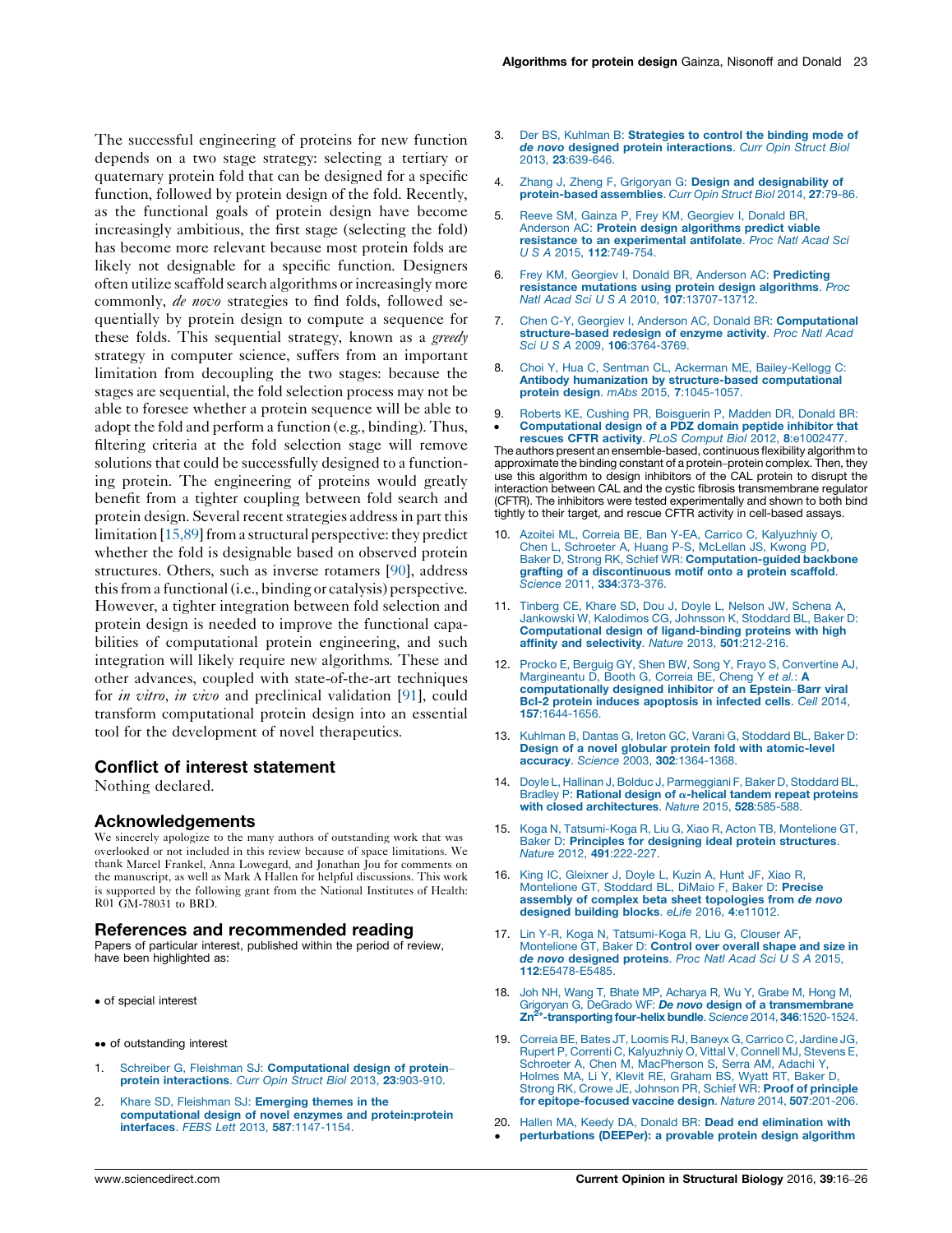#### <span id="page-8-0"></span>with [continuous](http://refhub.elsevier.com/S0959-440X(16)30015-X/sbref0100) sidechain and backbone flexibility. Proteins 2013, 81[:18-39.](http://refhub.elsevier.com/S0959-440X(16)30015-X/sbref0100)

The authors present a novel algorithm to handle simultaneous continuous backbone and side-chain flexibility. Additionally, an improved pruning criterion is proposed to speedup DEE/A\*-based calculations. The enhanced backbone flexibility consistently resulted in lower-energy conformations, when compared against previous methods.

- 21. [Humphris-Narayanan](http://refhub.elsevier.com/S0959-440X(16)30015-X/sbref0105) E, Akiva E, Varela R, Conchir S, Kortemme T: Prediction of [mutational](http://refhub.elsevier.com/S0959-440X(16)30015-X/sbref0105) tolerance in HIV-1 protease and reverse [transcriptase](http://refhub.elsevier.com/S0959-440X(16)30015-X/sbref0105) using flexible backbone protein design. PLoS Comput Biol 2012, 8[:e1002639.](http://refhub.elsevier.com/S0959-440X(16)30015-X/sbref0105)
- 22. Ollikainen N, de Jong RM, [Kortemme](http://refhub.elsevier.com/S0959-440X(16)30015-X/sbref0110) T: **Coupling protein side-** $\bullet$ chain and [backbone](http://refhub.elsevier.com/S0959-440X(16)30015-X/sbref0110) flexibility improves the re-design of protein–ligand [specificity](http://refhub.elsevier.com/S0959-440X(16)30015-X/sbref0110). PLoS Comput Biol 2015, 11[:e1004335.](http://refhub.elsevier.com/S0959-440X(16)30015-X/sbref0110)

The authors provide a method to couple both side-chain and backbone flexibility during a stochastic search. They demonstrate the importance of modeling subtle changes that arise during the coupling through sequence recovery of an enzyme ligand binding model.

23.  $\bullet$ Stein A, Kortemme T: Improvements to [robotics-inspired](http://refhub.elsevier.com/S0959-440X(16)30015-X/sbref0115) [conformational](http://refhub.elsevier.com/S0959-440X(16)30015-X/sbref0115) sampling in Rosetta. PLoS ONE 2013, 8[:e63090.](http://refhub.elsevier.com/S0959-440X(16)30015-X/sbref0115)

The authors build on a previous method to model flexible loops using robotics-based kinematic closure. A number of improved sampling methods are proposed, which when combined, better sample native poses with sub-angstrom accuracy

- 24. Mandell DJ, Coutsias EA, Kortemme T: [Sub-angstrom](http://refhub.elsevier.com/S0959-440X(16)30015-X/sbref0120) accuracy in protein loop reconstruction by [robotics-inspired](http://refhub.elsevier.com/S0959-440X(16)30015-X/sbref0120) [conformational](http://refhub.elsevier.com/S0959-440X(16)30015-X/sbref0120) sampling. Nat Methods 2009, 6:551-552.
- 25. Babor M, Mandell DJ, Kortemme T: [Assessment](http://refhub.elsevier.com/S0959-440X(16)30015-X/sbref0125) of flexible [backbone](http://refhub.elsevier.com/S0959-440X(16)30015-X/sbref0125) protein design methods for sequence library prediction in the [therapeutic](http://refhub.elsevier.com/S0959-440X(16)30015-X/sbref0125) antibody herceptin–HER2 interface. Protein Sci 2011, 20[:1082-1089.](http://refhub.elsevier.com/S0959-440X(16)30015-X/sbref0125)
- 26. [Tripathy](http://refhub.elsevier.com/S0959-440X(16)30015-X/sbref0130) C, Zeng J, Zhou P, Donald BR: Protein loop closure using [orientational](http://refhub.elsevier.com/S0959-440X(16)30015-X/sbref0130) restraints from NMR data. Proteins 2012, 80[:433-453.](http://refhub.elsevier.com/S0959-440X(16)30015-X/sbref0130)
- 27. Subramani A, Floudas CA: Structure [prediction](http://refhub.elsevier.com/S0959-440X(16)30015-X/sbref0135) of loops with

 $\bullet$  $\bullet$ fixed and flexible stems. J Phys Chem B 2012, 116:6670-6682 The authors present a method to obtain loop conformations through iterative bounding the dihedral angle space of each residue. Each iteration involves dihedral angle sampling, followed by rotamer optimization and all-atom energy minimization, and a clustering step in which densely populated clusters are used to refine the bounds on the dihedral angles allowed for each amino acid. The algorithm was tested both for scenarios in which the surrounding secondary structure configurations are known, and in the case in which only the identities of the surrounding secondary structure ( $\alpha$ -helix or  $\beta$ -sheet), but not the coordinates, are known.

- 28. Pabo C: Molecular [technology:](http://refhub.elsevier.com/S0959-440X(16)30015-X/sbref0140) Designing proteins and [peptides](http://refhub.elsevier.com/S0959-440X(16)30015-X/sbref0140). Nature 1983, 301 200–200.
- 29. [Grigoryan](http://refhub.elsevier.com/S0959-440X(16)30015-X/sbref0145) G, Reinke AW, Keating AE: Design of protein-<br>interaction specificity gives selective [bZIP-binding](http://refhub.elsevier.com/S0959-440X(16)30015-X/sbref0145) peptides. Nature 2009, 458[:859-864.](http://refhub.elsevier.com/S0959-440X(16)30015-X/sbref0145)
- 30. Guntas G, Hallett RA, Zimmerman SP, Williams T, [Yumerefendi](http://refhub.elsevier.com/S0959-440X(16)30015-X/sbref0150) H, Bear JE, Kuhlman B: Engineering an improved [light-induced](http://refhub.elsevier.com/S0959-440X(16)30015-X/sbref0150) dimer (iLID) for controlling the [localization](http://refhub.elsevier.com/S0959-440X(16)30015-X/sbref0150) and activity of [signaling](http://refhub.elsevier.com/S0959-440X(16)30015-X/sbref0150) proteins. Proc Natl Acad Sci U S A 2015, 112:112-117.
- 31. Lewis SM, Wu X, [Pustilnik](http://refhub.elsevier.com/S0959-440X(16)30015-X/sbref0155) A, Sereno A, Huang F, Rick HL, Guntas G, Leaver-Fay A, Smith EM, Ho C, [Hansen-Estruch](http://refhub.elsevier.com/S0959-440X(16)30015-X/sbref0155) C, [Chamberlain](http://refhub.elsevier.com/S0959-440X(16)30015-X/sbref0155) AK, Truhlar SM, Conner EM, Atwell S, Kuhlman B, Demarest SJ: [Generation](http://refhub.elsevier.com/S0959-440X(16)30015-X/sbref0155) of bispecific IgG antibodies by [structure-based](http://refhub.elsevier.com/S0959-440X(16)30015-X/sbref0155) design of an orthogonal Fab interface. Nat [Biotechnol](http://refhub.elsevier.com/S0959-440X(16)30015-X/sbref0155) 2014, 32:191-198.
- 32. Jardine J, Julien J-P, Menis S, Ota T, [Kalyuzhniy](http://refhub.elsevier.com/S0959-440X(16)30015-X/sbref0160) O, McGuire A, Sok D, Huang P-S, [MacPherson](http://refhub.elsevier.com/S0959-440X(16)30015-X/sbref0160) S, Jones M, Nieusma T, Mathison J, Baker D, Ward AB, Burton DR, [Stamatatos](http://refhub.elsevier.com/S0959-440X(16)30015-X/sbref0160) L, Nemazee D, Wilson IA, Schief WR: Rational HIV [immunogen](http://refhub.elsevier.com/S0959-440X(16)30015-X/sbref0160) **design to target specific germline B cell [receptors](http://refhub.elsevier.com/S0959-440X(16)30015-X/sbref0160)**. Science<br>2013, **340**[:711-716.](http://refhub.elsevier.com/S0959-440X(16)30015-X/sbref0160)
- 33. Do Kwon Y, Pancera M, Acharya P, [Georgiev](http://refhub.elsevier.com/S0959-440X(16)30015-X/sbref0165) IS, Crooks ET, Gorman J, Joyce MG, [Guttman](http://refhub.elsevier.com/S0959-440X(16)30015-X/sbref0165) M, Ma X, Narpala S, Soto C, Terry DS, Yang Y, Zhou T, Ahlsen G, Bailer RT, [Chambers](http://refhub.elsevier.com/S0959-440X(16)30015-X/sbref0165) M, Chuang G-Y, [Doria-Rose](http://refhub.elsevier.com/S0959-440X(16)30015-X/sbref0165) NA, Druz A, Hallen MA, Harned A,

Kirys T, Louder MK, O'Dell S, Ofek G, Osawa K, [Prabhakaran](http://refhub.elsevier.com/S0959-440X(16)30015-X/sbref0165) M, Sastry M, [Stewart-Jones](http://refhub.elsevier.com/S0959-440X(16)30015-X/sbref0165) GBE, Stuckey J, Thomas PV, Tittley T, [Williams](http://refhub.elsevier.com/S0959-440X(16)30015-X/sbref0165) C, Zhang B, Zhao H, Zhou Z, Donald BR, Lee LK, Zolla-Pazner S, Baxa U, Schn A, Freire E, [Shapiro](http://refhub.elsevier.com/S0959-440X(16)30015-X/sbref0165) L, Lee KK, Arthos J, Munro JB, Blanchard SC, Mothes W, Binley JM, [McDermott](http://refhub.elsevier.com/S0959-440X(16)30015-X/sbref0165) AB, Mascola JR, Kwong PD: Crystal structure, [conformational](http://refhub.elsevier.com/S0959-440X(16)30015-X/sbref0165) fixation and [entry-related](http://refhub.elsevier.com/S0959-440X(16)30015-X/sbref0165) interactions of mature ligand-free HIV-1 env. Nat Struct Mol Biol 2015, 22[:522-531.](http://refhub.elsevier.com/S0959-440X(16)30015-X/sbref0165)

- 34. Reardon PN, Sage H, [Dennison](http://refhub.elsevier.com/S0959-440X(16)30015-X/sbref0170) SM, Martin JW, Donald BR, Alam SM, Haynes BF, Spicer LD: [Structure](http://refhub.elsevier.com/S0959-440X(16)30015-X/sbref0170) of an HIV-1 [neutralizing](http://refhub.elsevier.com/S0959-440X(16)30015-X/sbref0170) antibody target, the lipid-bound gp41 envelope [membrane](http://refhub.elsevier.com/S0959-440X(16)30015-X/sbref0170) proximal region trimer. Proc Natl Acad Sci U S A 2014, 111[:1391-1396.](http://refhub.elsevier.com/S0959-440X(16)30015-X/sbref0170)
- 35. Georgiev IS, Rudicell RS, [Saunders](http://refhub.elsevier.com/S0959-440X(16)30015-X/sbref0175) KO, Shi W, Kirys T, McKee K, O'Dell S, Chuang G-Y, Yang Z-Y, Ofek G, [Connors](http://refhub.elsevier.com/S0959-440X(16)30015-X/sbref0175) M, Mascola JR, Nabel GJ, Kwong PD: [Antibodies](http://refhub.elsevier.com/S0959-440X(16)30015-X/sbref0175) VRC01 and 10E8 neutralize HIV-1 with high breadth and potency even with [Ig-framework](http://refhub.elsevier.com/S0959-440X(16)30015-X/sbref0175) regions [substantially](http://refhub.elsevier.com/S0959-440X(16)30015-X/sbref0175) reverted to germline. J Immunol 2014, 192[:1100-1106.](http://refhub.elsevier.com/S0959-440X(16)30015-X/sbref0175)
- 36. Boas FE, Harbury PB: Potential energy [functions](http://refhub.elsevier.com/S0959-440X(16)30015-X/sbref0180) for protein design. Curr Opin Struct Biol 2007, 17[:199-204.](http://refhub.elsevier.com/S0959-440X(16)30015-X/sbref0180)
- 37. Lippow SM, Tidor B: Progress in [computational](http://refhub.elsevier.com/S0959-440X(16)30015-X/sbref0185) protein design. Curr Opin [Biotechnol](http://refhub.elsevier.com/S0959-440X(16)30015-X/sbref0185) 2007, 18:305-311.
- 38. [Schueler-Furman](http://refhub.elsevier.com/S0959-440X(16)30015-X/sbref0190) O, Wang C, Bradley P, Misura K, Baker D: Progress in modeling of protein structures and [interactions](http://refhub.elsevier.com/S0959-440X(16)30015-X/sbref0190). Science 2005, 310[:638-642.](http://refhub.elsevier.com/S0959-440X(16)30015-X/sbref0190)
- 39. Gainza P, Roberts KE, [Georgiev](http://refhub.elsevier.com/S0959-440X(16)30015-X/sbref0195) I, Lilien RH, Keedy DA, Chen C-Y, Reza F, Anderson AC, [Richardson](http://refhub.elsevier.com/S0959-440X(16)30015-X/sbref0195) DC, Richardson JS, Donald BR: OSPREY: protein design with [ensembles,](http://refhub.elsevier.com/S0959-440X(16)30015-X/sbref0195) flexibility, and provable [algorithms](http://refhub.elsevier.com/S0959-440X(16)30015-X/sbref0195). Methods Enzymol 2013, 523:87-107.
- 40. [Grigoryan](http://refhub.elsevier.com/S0959-440X(16)30015-X/sbref0200) G, Zhou F, Lustig SR, Ceder G, Morgan D, Keating AE: Ultra-fast [evaluation](http://refhub.elsevier.com/S0959-440X(16)30015-X/sbref0200) of protein energies directly from [sequence](http://refhub.elsevier.com/S0959-440X(16)30015-X/sbref0200). PLoS Comput Biol 2006, 2:e63.
- 41. Dahiyat BI, Mayo SL: **De novo protein design: fully [automated](http://refhub.elsevier.com/S0959-440X(16)30015-X/sbref0205)**<br>[sequence](http://refhub.elsevier.com/S0959-440X(16)30015-X/sbref0205) selection. Science 1997, 278:82-87.
- 42. Baker D: Prediction and design of [macromolecular](http://refhub.elsevier.com/S0959-440X(16)30015-X/sbref0210) structures and [interactions](http://refhub.elsevier.com/S0959-440X(16)30015-X/sbref0210). Philos Trans R Soc Lond B Biol Sci 2006, 361[:459-463.](http://refhub.elsevier.com/S0959-440X(16)30015-X/sbref0210)
- 43. Liu Y, Kuhlman B: [RosettaDesign](http://refhub.elsevier.com/S0959-440X(16)30015-X/sbref0215) server for protein design. Nucleic Acids Res 2006, 34[:W235-W238.](http://refhub.elsevier.com/S0959-440X(16)30015-X/sbref0215)
- 44. Conway P, Tyka MD, DiMaio F, [Konerding](http://refhub.elsevier.com/S0959-440X(16)30015-X/sbref0220) DE, Baker D: [Relaxation](http://refhub.elsevier.com/S0959-440X(16)30015-X/sbref0220) of backbone bond geometry improves protein energy [landscape](http://refhub.elsevier.com/S0959-440X(16)30015-X/sbref0220) modeling. Protein Sci 2014, 23:47-55.
- 45. Tyka MD, Keedy DA, André I, DiMaio F, Song Y, [Richardson](http://refhub.elsevier.com/S0959-440X(16)30015-X/sbref0225) DC,<br>Richardson JS, Baker D: Alternate states of proteins revealed by detailed energy [landscape](http://refhub.elsevier.com/S0959-440X(16)30015-X/sbref0225) mapping. J Mol Biol 2011, 405[:607-618.](http://refhub.elsevier.com/S0959-440X(16)30015-X/sbref0225)
- 46. Samish I: Search and sampling in structural [bioinformatics](http://refhub.elsevier.com/S0959-440X(16)30015-X/sbref0230). Struct Bioinform [2009:207-236.](http://refhub.elsevier.com/S0959-440X(16)30015-X/sbref0230)
- 47. Donald BR: [Algorithms](http://refhub.elsevier.com/S0959-440X(16)30015-X/sbref0235) in Structural Molecular Biology. - This book provides a comprehensive overview of algorithms in structural [Cambridge,](http://refhub.elsevier.com/S0959-440X(16)30015-X/sbref0235) MA: MIT Press; 2011.

biology with many applications to protein design.

- 48. Park H, Lee H, Seok C: [High-resolution](http://refhub.elsevier.com/S0959-440X(16)30015-X/sbref0240) protein–protein docking by global [optimization:](http://refhub.elsevier.com/S0959-440X(16)30015-X/sbref0240) recent advances and future [challenges](http://refhub.elsevier.com/S0959-440X(16)30015-X/sbref0240). Curr Opin Struct Biol 2015, 35:24-31.
- 49. Gonzalez G, Hannigan B, DeGrado WF: A [real-time](http://refhub.elsevier.com/S0959-440X(16)30015-X/sbref0245) all-atom [structural](http://refhub.elsevier.com/S0959-440X(16)30015-X/sbref0245) search engine for proteins. PLoS Comput Biol 2014, 10[:e1003750.](http://refhub.elsevier.com/S0959-440X(16)30015-X/sbref0245)
- 50. Zhou J, Grigoryan G: Rapid search for tertiary [fragments](http://refhub.elsevier.com/S0959-440X(16)30015-X/sbref0250) reveals protein sequence–structure [relationships](http://refhub.elsevier.com/S0959-440X(16)30015-X/sbref0250). Protein Sci 2015, 24[:508-524.](http://refhub.elsevier.com/S0959-440X(16)30015-X/sbref0250)
- 51. Parker AS, Griswold KE, [Bailey-Kellogg](http://refhub.elsevier.com/S0959-440X(16)30015-X/sbref0255) C: Optimization of [combinatorial](http://refhub.elsevier.com/S0959-440X(16)30015-X/sbref0255) mutagenesis. J Comput Biol 2011, 18:1743-1756.
- 52. Jacobs TM, [Yumerefendi](http://refhub.elsevier.com/S0959-440X(16)30015-X/sbref0260) H, Kuhlman B, Leaver-Fay A: SwiftLib: rapid [degenerate-codon-library](http://refhub.elsevier.com/S0959-440X(16)30015-X/sbref0260) optimization through dynamic [programming](http://refhub.elsevier.com/S0959-440X(16)30015-X/sbref0260). Nucleic Acids Res 2015, 43 e34-e34.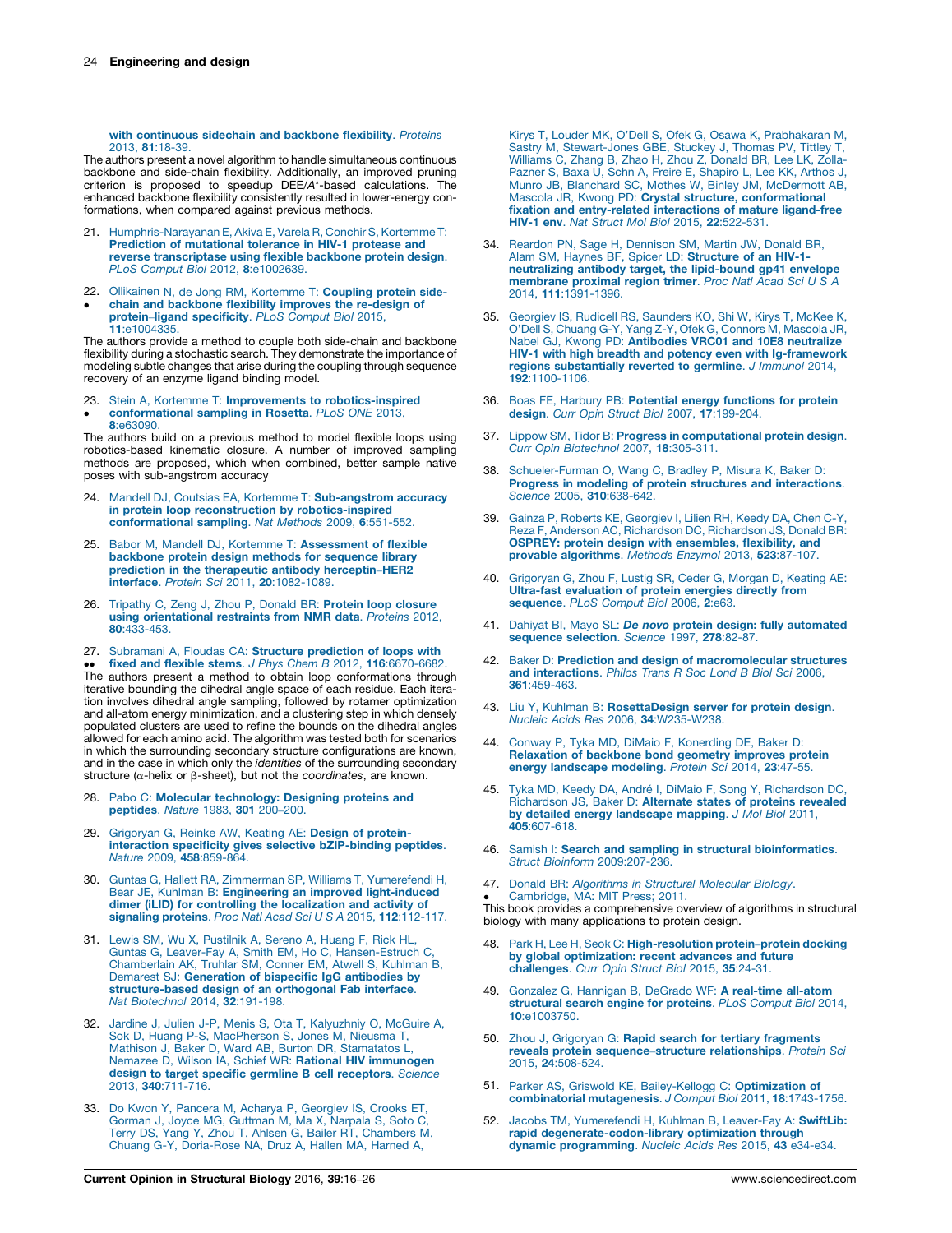<span id="page-9-0"></span>53. [Simoncini](http://refhub.elsevier.com/S0959-440X(16)30015-X/sbref0265) D, Allouche D, de Givry S, Delmas C, Barbe S, Schiex T:  $\bullet$ -Guaranteed discrete energy [optimization](http://refhub.elsevier.com/S0959-440X(16)30015-X/sbref0265) on large protein design problems. J Chem Theory Comput 2015, 11[:5980-5989.](http://refhub.elsevier.com/S0959-440X(16)30015-X/sbref0265)

This paper demonstrates how Cost Function Network methods provably find the optimal conformation for protein design problems of unprecedented sizes for deterministic algorithms. They then use the deterministic algorithm to show that stochastic methods, such as simulated annealing in Rosetta, struggle to locate the GMEC as the search space increases. Specifically, they found that as the protein design problem size grows, the probability of Rosetta finding the optimal answer approaches zero. Up to 30% of the residues in the top predictions from stochastic methods had a different sequence identity when compared to the true GMEC.

- 54. Allouche D, Andre I, Barbe S, Davies J, de Givry S, [Katsirelos](http://refhub.elsevier.com/S0959-440X(16)30015-X/sbref0270) G, O'Sullivan B, Prestwich S, Schiex T, Traore S: [Computational](http://refhub.elsevier.com/S0959-440X(16)30015-X/sbref0270) protein design as an [optimization](http://refhub.elsevier.com/S0959-440X(16)30015-X/sbref0270) problem. Artif Intell 2014, 212[:59-79.](http://refhub.elsevier.com/S0959-440X(16)30015-X/sbref0270)
- 55. Traore S, Allouche D, Andre I, Givry Sd, [Katsirelos](http://refhub.elsevier.com/S0959-440X(16)30015-X/sbref0275) G, Schiex T, Barbe S: A new framework for [computational](http://refhub.elsevier.com/S0959-440X(16)30015-X/sbref0275) protein design through cost function network optimization. [Bioinformatics](http://refhub.elsevier.com/S0959-440X(16)30015-X/sbref0275) 2013, 29[:2129-2136.](http://refhub.elsevier.com/S0959-440X(16)30015-X/sbref0275)
- 56. Gainza P, [Roberts](http://refhub.elsevier.com/S0959-440X(16)30015-X/sbref0280) KE, Donald BR: Protein design using [continuous](http://refhub.elsevier.com/S0959-440X(16)30015-X/sbref0280) rotamers. PLoS Comput Biol 2012, 8:e1002335.

**• continuous rotamers**. PLoS Comput Biol 2012, 8:e1002335.<br>The authors introduce a more efficient method to model continuous flexibility during the protein design search using provable algorithms. They also present a large-scale study demonstrating that the continuousrotamer model often results in different rotamer and sequence assignments that also have lower energy when compared to the rigid-rotamer model.

- 57. Jou JD, Jain S, Georgiev I, Donald BR: BWM\*: a novel, [provable,](http://refhub.elsevier.com/S0959-440X(16)30015-X/sbref0285) [ensemble-based](http://refhub.elsevier.com/S0959-440X(16)30015-X/sbref0285) dynamic programming algorithm for sparse **[approximations](http://refhub.elsevier.com/S0959-440X(16)30015-X/sbref0285) of computational protein design**. *J Comput<br>Biol 2*015. In [Press.](http://refhub.elsevier.com/S0959-440X(16)30015-X/sbref0285)
- 58. Martin JW, Zhou P, Donald BR: [Systematic](http://refhub.elsevier.com/S0959-440X(16)30015-X/sbref0290) solution to homo-
- $\bullet$ oligomeric structures [determined](http://refhub.elsevier.com/S0959-440X(16)30015-X/sbref0290) by NMR. Proteins 2015, 83[:651-661.](http://refhub.elsevier.com/S0959-440X(16)30015-X/sbref0290)

The paper demonstrates the importance of using a systematic search of possible protein folds rather than relying on stochastic methods for protein structure determination by NMR with large numbers of ambiguous constraints.

- 59. Hahn S, Ashenberg O, Grigoryan G, Keating AE: [Identifying](http://refhub.elsevier.com/S0959-440X(16)30015-X/sbref0295) and reducing error in [cluster-expansion](http://refhub.elsevier.com/S0959-440X(16)30015-X/sbref0295) approximations of protein energies. J Comput Chem 2010, 31[:2900-2914.](http://refhub.elsevier.com/S0959-440X(16)30015-X/sbref0295)
- 60. [Grigoryan](http://refhub.elsevier.com/S0959-440X(16)30015-X/sbref0300) G, Zhou F, Lustig SR, Ceder G, Morgan D, Keating AE: Ultra-fast [evaluation](http://refhub.elsevier.com/S0959-440X(16)30015-X/sbref0300) of protein energies directly from [sequence](http://refhub.elsevier.com/S0959-440X(16)30015-X/sbref0300). PLoS Comput Biol 2006, 2:e63.
- 61. Sontag D, Meltzer T, [Globerson](http://refhub.elsevier.com/S0959-440X(16)30015-X/sbref0305) A, Jaakkola TS, Weiss Y: Tightening LP [relaxations](http://refhub.elsevier.com/S0959-440X(16)30015-X/sbref0305) for MAP using message passing. [2012arXiv:1206.3288.](http://refhub.elsevier.com/S0959-440X(16)30015-X/sbref0305)
- 62. Sontag D, Choe DK, Li Y: [Efficiently](http://refhub.elsevier.com/S0959-440X(16)30015-X/sbref0310) searching for frustrated
- $\bullet$ cycles in MAP inference. In Proceedings of the [Twenty-eighth](http://refhub.elsevier.com/S0959-440X(16)30015-X/sbref0310) [Conference](http://refhub.elsevier.com/S0959-440X(16)30015-X/sbref0310) on Uncertainty in Artificial Intelligence (UAI-12). [Corvallis,](http://refhub.elsevier.com/S0959-440X(16)30015-X/sbref0310) OR: AUAI Press; 2012, 795-804.

The dual decomposition of the Lagrangian formulation of finding the maximum a posteriori (MAP) conformation (equivalent to the protein design GMEC problem) over a Markov Random Field allows for the exploitation of fast algorithms, such as message passing, that operate locally. These algorithms can provide bounds on the optimal solution, which are useful for many protein design search algorithms such as  $A^*$ . This paper presents techniques to make provably good improvements to the constraints set during the optimization, allowing for tightened bounds for computing the MAP.

- 63. Hong E-J, Lippow SM, Tidor B, Lozano-Pérez T: Rotamer [optimization](http://refhub.elsevier.com/S0959-440X(16)30015-X/sbref0315) for protein design through map estimation and [problem-size](http://refhub.elsevier.com/S0959-440X(16)30015-X/sbref0315) reduction. J Comput Chem 2009, 30:1923-1945.
- 64. Roberts KE, Gainza P, Hallen MA, Donald BR: Fast [gap-free](http://refhub.elsevier.com/S0959-440X(16)30015-X/sbref0320)  $\bullet$ enumeration of [conformations](http://refhub.elsevier.com/S0959-440X(16)30015-X/sbref0320) and sequences for protein design. Proteins [2015:1859-1877.](http://refhub.elsevier.com/S0959-440X(16)30015-X/sbref0320)

The authors present a number of improvements to the  $A^*$  algorithm, which is the most prevalent provable algorithm in the field of protein design. The improvements involve using a dynamic ordering of the search tree and improving the bounds used to estimate the energies of partial conformations. These improvements expand the search space that is possible for deterministic algorithms.

- 65. Zhou Y, Wu Y, Zeng J: [Computational](http://refhub.elsevier.com/S0959-440X(16)30015-X/sbref0325) protein design using AND/OR [branch-and-bound](http://refhub.elsevier.com/S0959-440X(16)30015-X/sbref0325) search. In Research in [Computational](http://refhub.elsevier.com/S0959-440X(16)30015-X/sbref0325) Molecular Biology. Lecture Notes in Computer Science 9029. Edited by Przytycka TM. Springer [International](http://refhub.elsevier.com/S0959-440X(16)30015-X/sbref0325) [Publishing;](http://refhub.elsevier.com/S0959-440X(16)30015-X/sbref0325) 2015[:354-366](http://refhub.elsevier.com/S0959-440X(16)30015-X/sbref0325).
- 66. Peng J, Hosur R, Berger B, Xu J: [iTreePack:](http://refhub.elsevier.com/S0959-440X(16)30015-X/sbref0330) Protein complex side-

- This paper integrates two promising approaches, dual decomposition chain packing by dual decomposition. [2015arXiv:1504.05467.](http://refhub.elsevier.com/S0959-440X(16)30015-X/sbref0330) and tree-width decomposition, to solve the side-chain placement problem. For protein–protein complexes, where the tree-width is often prohibitively large, the authors propose a dual relaxation of the problem to generate subproblems of smaller tree-width that can be solved effi-ciently. The new algorithm is both more efficient and more accurate than a previous tree-width decomposition algorithm that heuristically eliminates interactions to decrease the tree-width, demonstrating the importance of using provable guarantees.

- 67. Ollikainen N, Sentovich E, Coelho C, [Kuehlmann](http://refhub.elsevier.com/S0959-440X(16)30015-X/sbref0335) A, Kortemme T: Sat-based protein design. IEEE/ACM [International](http://refhub.elsevier.com/S0959-440X(16)30015-X/sbref0335) Conference on [Computer-aided](http://refhub.elsevier.com/S0959-440X(16)30015-X/sbref0335) Design-Digest of Technical Papers, 2009. [ICCAD](http://refhub.elsevier.com/S0959-440X(16)30015-X/sbref0335) 2009. IEEE; 2009[:128-135.](http://refhub.elsevier.com/S0959-440X(16)30015-X/sbref0335)
- 68. Traore S, Roberts KE, [Allouche](http://refhub.elsevier.com/S0959-440X(16)30015-X/sbref0340) D, Donald BR, Andre I, Schiex T, Barbe S: Fast search algorithms for [computational](http://refhub.elsevier.com/S0959-440X(16)30015-X/sbref0340) protein design. J [Comput](http://refhub.elsevier.com/S0959-440X(16)30015-X/sbref0340) Chem 2015. In press.
- 69. Roberts KE, Donald BR: [Improved](http://refhub.elsevier.com/S0959-440X(16)30015-X/sbref0345) energy bound accuracy -enhances the efficiency of [continuous](http://refhub.elsevier.com/S0959-440X(16)30015-X/sbref0345) protein design. Proteins 2015, 83[:1151-1164.](http://refhub.elsevier.com/S0959-440X(16)30015-X/sbref0345)

Modeling continuous rotamers with provable accuracy is difficult, due predominantly to loose lower-bounds on pairwise energies that are then used for pruning and during the search. The authors propose two methods to improve these bounds with provable guarantees, and demonstrate that the improvements greatly enhance both pruning and speed.

- 70. Viricel C, [Simoncini](http://refhub.elsevier.com/S0959-440X(16)30015-X/sbref0350) D, Allouche D, Givry Sd, Barbe S, Schiex T: Approximate counting with [deterministic](http://refhub.elsevier.com/S0959-440X(16)30015-X/sbref0350) guarantees for affinity [computation](http://refhub.elsevier.com/S0959-440X(16)30015-X/sbref0350). In Modelling, Computation and Optimization in Information Systems and [Management](http://refhub.elsevier.com/S0959-440X(16)30015-X/sbref0350) Sciences. Edited by Thi HAL, Dinh TP, Nguyen NT. Springer [International](http://refhub.elsevier.com/S0959-440X(16)30015-X/sbref0350) [Publishing;](http://refhub.elsevier.com/S0959-440X(16)30015-X/sbref0350) 2015:165-176. [Advances](http://refhub.elsevier.com/S0959-440X(16)30015-X/sbref0350) in Intelligent Systems and [Computing](http://refhub.elsevier.com/S0959-440X(16)30015-X/sbref0350) 360.
- 71. Tyka MD, Jung K, Baker D: Efficient [sampling](http://refhub.elsevier.com/S0959-440X(16)30015-X/sbref0355) of protein [conformational](http://refhub.elsevier.com/S0959-440X(16)30015-X/sbref0355) space using fast loop building and batch [minimization](http://refhub.elsevier.com/S0959-440X(16)30015-X/sbref0355) on highly parallel computers. J Comput Chem 2012, 33[:2483-2491.](http://refhub.elsevier.com/S0959-440X(16)30015-X/sbref0355)
- 72. Huang P-S, Ban Y-EA, [Richter](http://refhub.elsevier.com/S0959-440X(16)30015-X/sbref0360) F, Andre I, Vernon R, Schief WR, Baker D: [RosettaRemodel:](http://refhub.elsevier.com/S0959-440X(16)30015-X/sbref0360) a generalized framework for flexible [backbone](http://refhub.elsevier.com/S0959-440X(16)30015-X/sbref0360) protein design. PLoS ONE 2011, 6:e24109.
- 73. Apgar JR, Hahn S, Grigoryan G, Keating AE: Cluster [expansion](http://refhub.elsevier.com/S0959-440X(16)30015-X/sbref0365) models for [flexible-backbone](http://refhub.elsevier.com/S0959-440X(16)30015-X/sbref0365) protein energetics. J Comput Chem 2009, 30[:2402-2413.](http://refhub.elsevier.com/S0959-440X(16)30015-X/sbref0365)
- 74. Hallen MA, Gainza P, Donald BR: Compact [representation](http://refhub.elsevier.com/S0959-440X(16)30015-X/sbref0370) of  $\bullet \bullet$ [continuous](http://refhub.elsevier.com/S0959-440X(16)30015-X/sbref0370) energy surfaces for more efficient protein design. J Chem Theory Comput 2015, 11[:2292-2306.](http://refhub.elsevier.com/S0959-440X(16)30015-X/sbref0370)

The authors propose a method to overcome the main bottleneck in continuous-flexibility design by representing the continuous energy as a local polynomial expansion, that can be precomputed. The algorithm can represent the energy surface of both molecular mechanics and quantum-mechanical energy functions and provides a substantial speed-up in continuous protein design.

- 75. Hallen MA, Jou JD, Donald BR: Lute (local [unpruned](http://refhub.elsevier.com/S0959-440X(16)30015-X/sbref0375) tuple [expansion\):](http://refhub.elsevier.com/S0959-440X(16)30015-X/sbref0375) accurate continuous flexible protein design with general energy functions for [rigid-rotamer-like](http://refhub.elsevier.com/S0959-440X(16)30015-X/sbref0375) efficiency. In [Proceedings](http://refhub.elsevier.com/S0959-440X(16)30015-X/sbref0375) of the Annual International Conference on Research in [Computational](http://refhub.elsevier.com/S0959-440X(16)30015-X/sbref0375) Molecular Biology (RECOMB), vol 9649. Switzerland: Springer Verlag [International](http://refhub.elsevier.com/S0959-440X(16)30015-X/sbref0375) Publishing; 2016,
- 76. Sevy AM, Jacobs TM, Crowe JE Jr, Meiler J: Design of [protein](http://refhub.elsevier.com/S0959-440X(16)30015-X/sbref0380) [multi-specificity](http://refhub.elsevier.com/S0959-440X(16)30015-X/sbref0380) using an independent sequence search reduces the barrier to low energy [sequences](http://refhub.elsevier.com/S0959-440X(16)30015-X/sbref0380). PLoS Comput Biol 2015, 11[:e1004300.](http://refhub.elsevier.com/S0959-440X(16)30015-X/sbref0380)
- 77. [Leaver-Fay](http://refhub.elsevier.com/S0959-440X(16)30015-X/sbref0385) A, Jacak R, Stranges PB, Kuhlman B: A generic program for [multistate](http://refhub.elsevier.com/S0959-440X(16)30015-X/sbref0385) protein design. PLoS ONE 2011, 6[:e20937.](http://refhub.elsevier.com/S0959-440X(16)30015-X/sbref0385)
- 78. Negron C, Keating AE: [Multistate](http://refhub.elsevier.com/S0959-440X(16)30015-X/sbref0390) protein design using CLEVER and CLASSY. Methods Enzymol 2013, 523[:171-190.](http://refhub.elsevier.com/S0959-440X(16)30015-X/sbref0390)